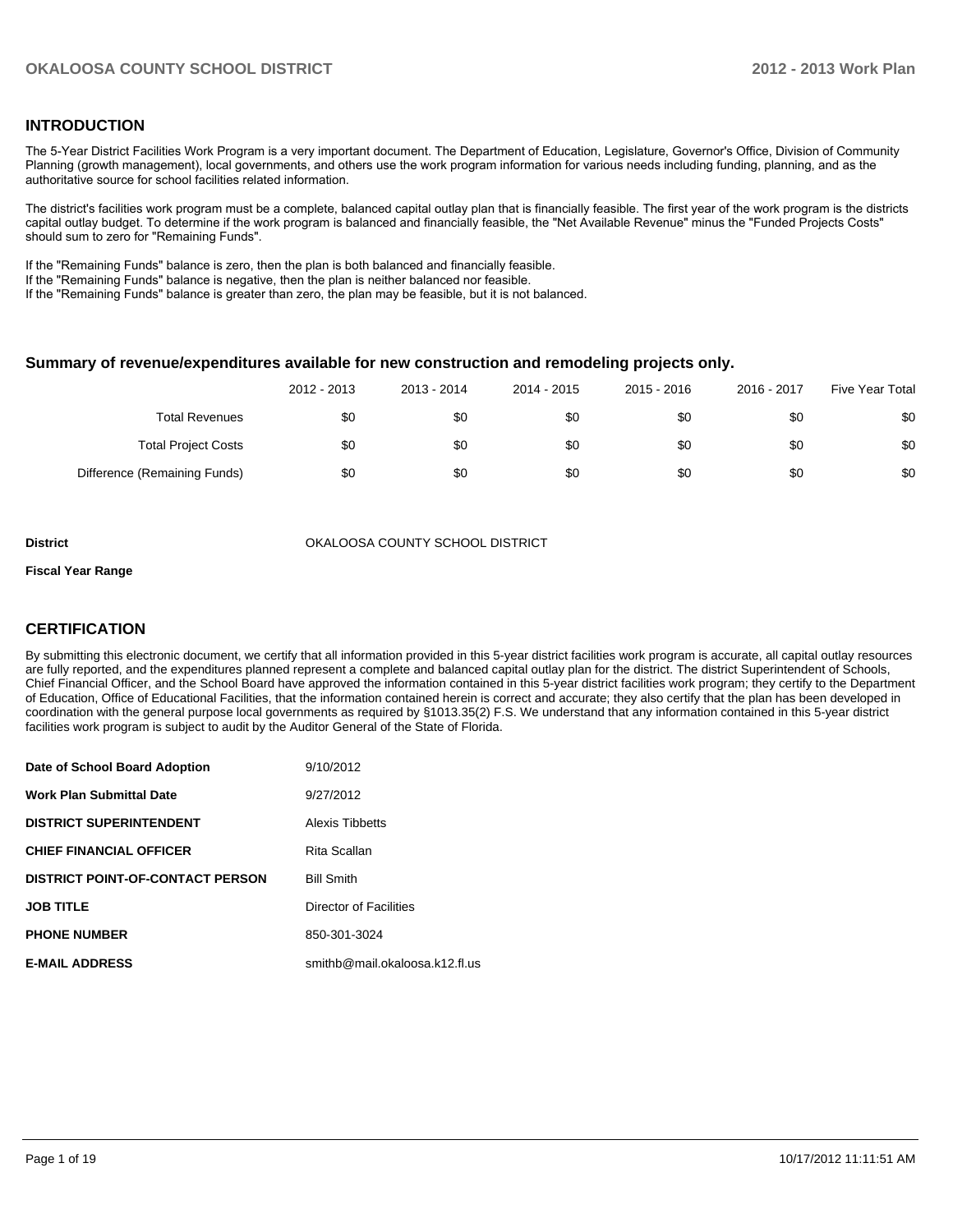# **Expenditures**

#### **Expenditure for Maintenance, Repair and Renovation from 1.50-Mills and PECO**

Annually, prior to the adoption of the district school budget, each school board must prepare a tentative district facilities work program that includes a schedule of major repair and renovation projects necessary to maintain the educational and ancillary facilities of the district.

|                | Item                                                                                                                                                                                                                                                                                                                                                                                                                                                                                                                                                                                                                                                                                                                                                                                                                                                                                                                                                                                                                                                                                                                                                                                                                     | 2012 - 2013<br><b>Actual Budget</b> | 2013 - 2014<br>Projected | 2014 - 2015<br>Projected | $2015 - 2016$<br>Projected | 2016 - 2017<br>Projected | <b>Total</b> |  |  |  |  |
|----------------|--------------------------------------------------------------------------------------------------------------------------------------------------------------------------------------------------------------------------------------------------------------------------------------------------------------------------------------------------------------------------------------------------------------------------------------------------------------------------------------------------------------------------------------------------------------------------------------------------------------------------------------------------------------------------------------------------------------------------------------------------------------------------------------------------------------------------------------------------------------------------------------------------------------------------------------------------------------------------------------------------------------------------------------------------------------------------------------------------------------------------------------------------------------------------------------------------------------------------|-------------------------------------|--------------------------|--------------------------|----------------------------|--------------------------|--------------|--|--|--|--|
| <b>HVAC</b>    |                                                                                                                                                                                                                                                                                                                                                                                                                                                                                                                                                                                                                                                                                                                                                                                                                                                                                                                                                                                                                                                                                                                                                                                                                          | \$0                                 | \$0                      | \$0                      | \$62,500                   | \$62,500                 | \$125,000    |  |  |  |  |
| Locations:     | ADDIE R LEWIS SCHOOL, ADMINISTRATIVE OFFICES, ANNETTE P EDWINS ELEMENTARY, ANTIOCH ELEMENTARY, BAKER<br>SCHOOL, BLUEWATER ELEMENTARY, BOB SIKES ELEMENTARY, C W RUCKEL MIDDLE, CARVER HILL ADMINISTRATIVE CENTER,<br>CHOCTAWHATCHEE SENIOR HIGH, CHOICE HIGH SCHOOL AND TECHNICAL CENTER, CLIFFORD MEIGS MIDDLE, CRESTVIEW BUS<br>SHOP. CRESTVIEW MAINTENANCE SHOP. CRESTVIEW SENIOR HIGH. CRESTVIEW VOCATIONAL-TECHNICAL CENTER. DAVIDSON<br>MIDDLE, DESTIN ELEMENTARY, DESTIN MIDDLE, DISTRICT EDUCATIONAL CENTER, EGLIN ELEMENTARY, ELLIOTT POINT<br>ELEMENTARY, FLOROSA ELEMENTARY, FORT WALTON BEACH BUS SHOP, FORT WALTON BEACH SENIOR HIGH, HEAVY<br>EQUIPMENT SHOP, JAMES E PLEW ELEMENTARY, KENWOOD ELEMENTARY, LANCE C RICHBOURG SCHOOL, LAUREL HILL<br>SCHOOL, LONGWOOD ELEMENTARY, LULA J EDGE ELEMENTARY, MARY ESTHER ELEMENTARY, MAX BRUNER MIDDLE, NEW<br>HEIGHTS ELEMENTARY, NICEVILLE SENIOR HIGH, NORTHWOOD ELEMENTARY, OCEAN CITY ELEMENTARY, RIVERSIDE<br>ELEMENTARY SCHOOL. SHALIMAR ELEMENTARY, SHOAL RIVER MIDDLE SCHOOL. SILVER SANDS SCHOOL FOR EXCEPTIONAL<br>STUDENTS, SOUTHSIDE CENTER, VALPARAISO MULTIPURPOSE EDUCATION COMPLEX, W C PRYOR MIDDLE, WALKER<br>ELEMENTARY, WRIGHT ELEMENTARY |                                     |                          |                          |                            |                          |              |  |  |  |  |
| Flooring       |                                                                                                                                                                                                                                                                                                                                                                                                                                                                                                                                                                                                                                                                                                                                                                                                                                                                                                                                                                                                                                                                                                                                                                                                                          | \$0                                 | \$0                      | \$0                      | \$0                        | \$0                      | \$0          |  |  |  |  |
| Locations:     | No Locations for this expenditure.                                                                                                                                                                                                                                                                                                                                                                                                                                                                                                                                                                                                                                                                                                                                                                                                                                                                                                                                                                                                                                                                                                                                                                                       |                                     |                          |                          |                            |                          |              |  |  |  |  |
| Roofing        |                                                                                                                                                                                                                                                                                                                                                                                                                                                                                                                                                                                                                                                                                                                                                                                                                                                                                                                                                                                                                                                                                                                                                                                                                          | \$111,060                           | \$0                      | \$1,725,289              | \$1,315,753                | \$1,043,299              | \$4,195,401  |  |  |  |  |
| Locations:     | ADDIE R LEWIS SCHOOL, ADMINISTRATIVE OFFICES, ANNETTE P EDWINS ELEMENTARY, ANTIOCH ELEMENTARY, BAKER<br>SCHOOL, BLUEWATER ELEMENTARY, BOB SIKES ELEMENTARY, C W RUCKEL MIDDLE, CARVER HILL ADMINISTRATIVE CENTER,<br>CHOCTAWHATCHEE SENIOR HIGH, CHOICE HIGH SCHOOL AND TECHNICAL CENTER, CLIFFORD MEIGS MIDDLE, CRESTVIEW BUS<br>SHOP, CRESTVIEW MAINTENANCE SHOP, CRESTVIEW SENIOR HIGH, CRESTVIEW VOCATIONAL-TECHNICAL CENTER, DAVIDSON<br>MIDDLE, DESTIN ELEMENTARY, DESTIN MIDDLE, DISTRICT EDUCATIONAL CENTER, EGLIN ELEMENTARY, ELLIOTT POINT<br>ELEMENTARY, FLOROSA ELEMENTARY, FORT WALTON BEACH BUS SHOP, FORT WALTON BEACH SENIOR HIGH, HEAVY<br>EQUIPMENT SHOP, JAMES E PLEW ELEMENTARY, KENWOOD ELEMENTARY, LANCE C RICHBOURG SCHOOL, LAUREL HILL<br>SCHOOL, LONGWOOD ELEMENTARY, LULA J EDGE ELEMENTARY, MARY ESTHER ELEMENTARY, MAX BRUNER MIDDLE, NEW<br>HEIGHTS ELEMENTARY, NICEVILLE SENIOR HIGH, NORTHWOOD ELEMENTARY, OCEAN CITY ELEMENTARY, RIVERSIDE<br>ELEMENTARY SCHOOL, SHALIMAR ELEMENTARY, SHOAL RIVER MIDDLE SCHOOL, SILVER SANDS SCHOOL FOR EXCEPTIONAL<br>STUDENTS, SOUTHSIDE CENTER, VALPARAISO MULTIPURPOSE EDUCATION COMPLEX, W C PRYOR MIDDLE, WALKER<br>ELEMENTARY, WRIGHT ELEMENTARY |                                     |                          |                          |                            |                          |              |  |  |  |  |
| Safety to Life |                                                                                                                                                                                                                                                                                                                                                                                                                                                                                                                                                                                                                                                                                                                                                                                                                                                                                                                                                                                                                                                                                                                                                                                                                          | SO <sub>2</sub>                     | \$0                      | \$100,000                | \$100,000                  | \$100,000                | \$300,000    |  |  |  |  |
| Locations:     | ADDIE R LEWIS SCHOOL, ADMINISTRATIVE OFFICES, ANNETTE P EDWINS ELEMENTARY, ANTIOCH ELEMENTARY, BAKER<br>SCHOOL, BLUEWATER ELEMENTARY, BOB SIKES ELEMENTARY, C W RUCKEL MIDDLE, CARVER HILL ADMINISTRATIVE CENTER,<br>CHOCTAWHATCHEE SENIOR HIGH. CHOICE HIGH SCHOOL AND TECHNICAL CENTER. CLIFFORD MEIGS MIDDLE. CRESTVIEW BUS<br>SHOP, CRESTVIEW MAINTENANCE SHOP, CRESTVIEW SENIOR HIGH, CRESTVIEW VOCATIONAL-TECHNICAL CENTER, DAVIDSON<br>MIDDLE, DESTIN ELEMENTARY, DESTIN MIDDLE, DISTRICT EDUCATIONAL CENTER, EGLIN ELEMENTARY, ELLIOTT POINT<br>ELEMENTARY, FLOROSA ELEMENTARY, FORT WALTON BEACH BUS SHOP, FORT WALTON BEACH SENIOR HIGH, HEAVY<br>EQUIPMENT SHOP, JAMES E PLEW ELEMENTARY, KENWOOD ELEMENTARY, LANCE C RICHBOURG SCHOOL, LAUREL HILL<br>SCHOOL, LONGWOOD ELEMENTARY, LULA J EDGE ELEMENTARY, MARY ESTHER ELEMENTARY, MAX BRUNER MIDDLE, NEW<br>HEIGHTS ELEMENTARY, NICEVILLE SENIOR HIGH, NORTHWOOD ELEMENTARY, OCEAN CITY ELEMENTARY, RIVERSIDE<br>ELEMENTARY SCHOOL, SHALIMAR ELEMENTARY, SHOAL RIVER MIDDLE SCHOOL, SILVER SANDS SCHOOL FOR EXCEPTIONAL<br>STUDENTS, SOUTHSIDE CENTER, VALPARAISO MULTIPURPOSE EDUCATION COMPLEX, W C PRYOR MIDDLE, WALKER<br>ELEMENTARY, WRIGHT ELEMENTARY |                                     |                          |                          |                            |                          |              |  |  |  |  |
| Fencing        |                                                                                                                                                                                                                                                                                                                                                                                                                                                                                                                                                                                                                                                                                                                                                                                                                                                                                                                                                                                                                                                                                                                                                                                                                          | \$0                                 | \$0                      | \$0                      | \$0                        | \$0                      | \$0          |  |  |  |  |
| Locations:     | No Locations for this expenditure.                                                                                                                                                                                                                                                                                                                                                                                                                                                                                                                                                                                                                                                                                                                                                                                                                                                                                                                                                                                                                                                                                                                                                                                       |                                     |                          |                          |                            |                          |              |  |  |  |  |
| Parking        |                                                                                                                                                                                                                                                                                                                                                                                                                                                                                                                                                                                                                                                                                                                                                                                                                                                                                                                                                                                                                                                                                                                                                                                                                          | \$0                                 | \$0                      | \$11,032                 | \$0                        | \$100,000                | \$111,032    |  |  |  |  |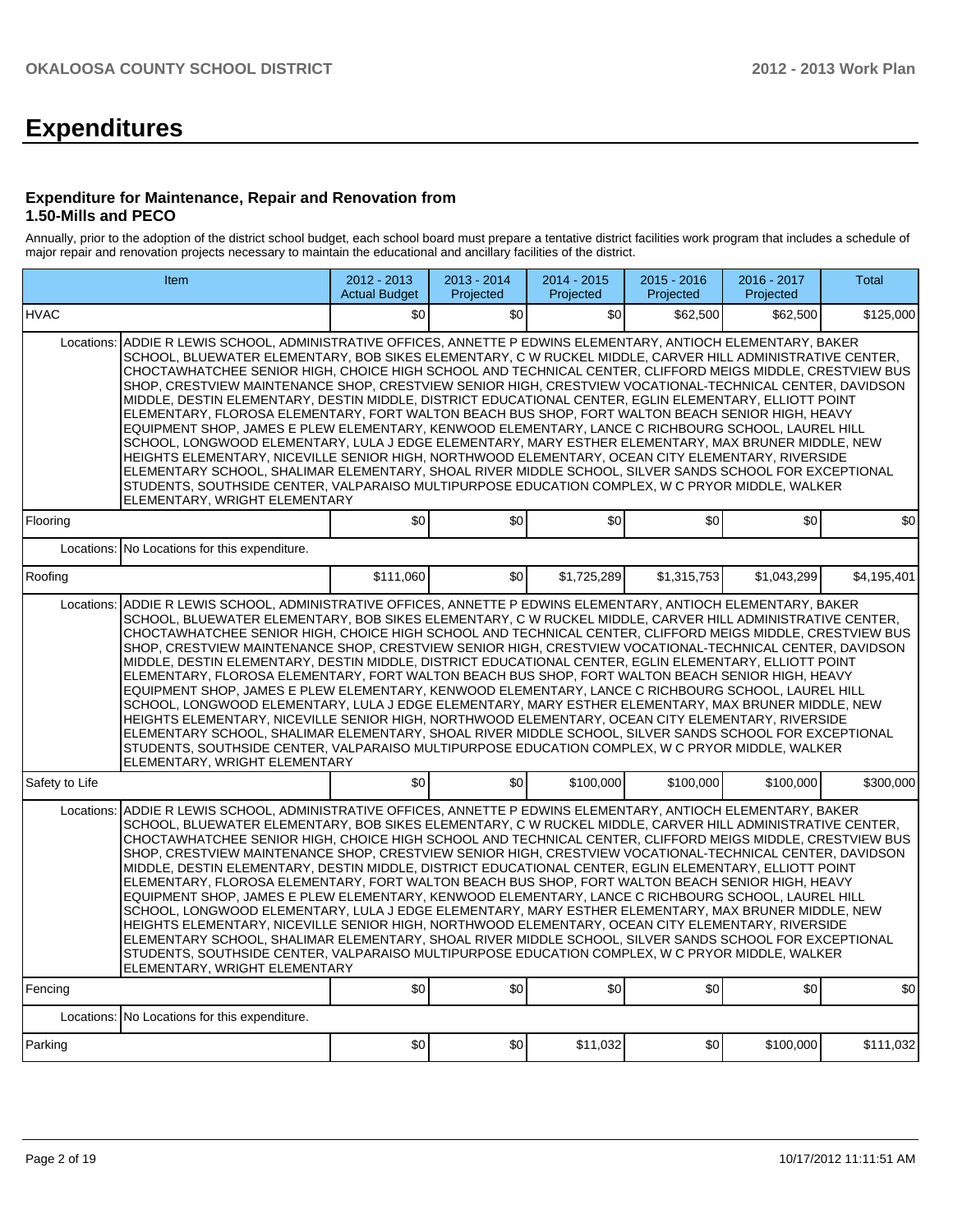|                                                                                                                                                                                                                                                                                                                                                                                                                                                                                                                                                                                                                                                                                                                                                                                                                                                                                                                                                                                                                                                                                                                                                                                                                                        | Locations: ADDIE R LEWIS SCHOOL, ADMINISTRATIVE OFFICES, ANNETTE P EDWINS ELEMENTARY, ANTIOCH ELEMENTARY, BAKER<br>SCHOOL, BLUEWATER ELEMENTARY, BOB SIKES ELEMENTARY, C W RUCKEL MIDDLE, CARVER HILL ADMINISTRATIVE CENTER,<br>CHOCTAWHATCHEE SENIOR HIGH, CHOICE HIGH SCHOOL AND TECHNICAL CENTER, CLIFFORD MEIGS MIDDLE, CRESTVIEW BUS<br>SHOP, CRESTVIEW MAINTENANCE SHOP, CRESTVIEW SENIOR HIGH, CRESTVIEW VOCATIONAL-TECHNICAL CENTER, DAVIDSON<br>MIDDLE, DESTIN ELEMENTARY, DESTIN MIDDLE, DISTRICT EDUCATIONAL CENTER, EGLIN ELEMENTARY, ELLIOTT POINT<br>ELEMENTARY, FLOROSA ELEMENTARY, FORT WALTON BEACH BUS SHOP, FORT WALTON BEACH SENIOR HIGH, HEAVY<br>EQUIPMENT SHOP, JAMES E PLEW ELEMENTARY, KENWOOD ELEMENTARY, LANCE C RICHBOURG SCHOOL, LAUREL HILL<br>SCHOOL, LONGWOOD ELEMENTARY, LULA J EDGE ELEMENTARY, MARY ESTHER ELEMENTARY, MAX BRUNER MIDDLE, NEW<br>HEIGHTS ELEMENTARY, NICEVILLE SENIOR HIGH, NORTHWOOD ELEMENTARY, OCEAN CITY ELEMENTARY, RIVERSIDE<br>ELEMENTARY SCHOOL, SHALIMAR ELEMENTARY, SHOAL RIVER MIDDLE SCHOOL, SILVER SANDS SCHOOL FOR EXCEPTIONAL<br>STUDENTS, SOUTHSIDE CENTER, VALPARAISO MULTIPURPOSE EDUCATION COMPLEX, W C PRYOR MIDDLE, WALKER<br>ELEMENTARY, WRIGHT ELEMENTARY |           |           |             |             |                  |             |  |  |  |  |
|----------------------------------------------------------------------------------------------------------------------------------------------------------------------------------------------------------------------------------------------------------------------------------------------------------------------------------------------------------------------------------------------------------------------------------------------------------------------------------------------------------------------------------------------------------------------------------------------------------------------------------------------------------------------------------------------------------------------------------------------------------------------------------------------------------------------------------------------------------------------------------------------------------------------------------------------------------------------------------------------------------------------------------------------------------------------------------------------------------------------------------------------------------------------------------------------------------------------------------------|-------------------------------------------------------------------------------------------------------------------------------------------------------------------------------------------------------------------------------------------------------------------------------------------------------------------------------------------------------------------------------------------------------------------------------------------------------------------------------------------------------------------------------------------------------------------------------------------------------------------------------------------------------------------------------------------------------------------------------------------------------------------------------------------------------------------------------------------------------------------------------------------------------------------------------------------------------------------------------------------------------------------------------------------------------------------------------------------------------------------------------------------------------------------------------------------------------------------------------------|-----------|-----------|-------------|-------------|------------------|-------------|--|--|--|--|
| Electrical                                                                                                                                                                                                                                                                                                                                                                                                                                                                                                                                                                                                                                                                                                                                                                                                                                                                                                                                                                                                                                                                                                                                                                                                                             |                                                                                                                                                                                                                                                                                                                                                                                                                                                                                                                                                                                                                                                                                                                                                                                                                                                                                                                                                                                                                                                                                                                                                                                                                                     | \$0       | 30        | \$0         | \$0         | \$0              | \$0         |  |  |  |  |
|                                                                                                                                                                                                                                                                                                                                                                                                                                                                                                                                                                                                                                                                                                                                                                                                                                                                                                                                                                                                                                                                                                                                                                                                                                        | Locations: No Locations for this expenditure.                                                                                                                                                                                                                                                                                                                                                                                                                                                                                                                                                                                                                                                                                                                                                                                                                                                                                                                                                                                                                                                                                                                                                                                       |           |           |             |             |                  |             |  |  |  |  |
| Fire Alarm                                                                                                                                                                                                                                                                                                                                                                                                                                                                                                                                                                                                                                                                                                                                                                                                                                                                                                                                                                                                                                                                                                                                                                                                                             |                                                                                                                                                                                                                                                                                                                                                                                                                                                                                                                                                                                                                                                                                                                                                                                                                                                                                                                                                                                                                                                                                                                                                                                                                                     | \$0       | \$0       | \$0         | \$0         | \$0              | \$0         |  |  |  |  |
|                                                                                                                                                                                                                                                                                                                                                                                                                                                                                                                                                                                                                                                                                                                                                                                                                                                                                                                                                                                                                                                                                                                                                                                                                                        | Locations: No Locations for this expenditure.                                                                                                                                                                                                                                                                                                                                                                                                                                                                                                                                                                                                                                                                                                                                                                                                                                                                                                                                                                                                                                                                                                                                                                                       |           |           |             |             |                  |             |  |  |  |  |
| Telephone/Intercom System                                                                                                                                                                                                                                                                                                                                                                                                                                                                                                                                                                                                                                                                                                                                                                                                                                                                                                                                                                                                                                                                                                                                                                                                              |                                                                                                                                                                                                                                                                                                                                                                                                                                                                                                                                                                                                                                                                                                                                                                                                                                                                                                                                                                                                                                                                                                                                                                                                                                     | \$0       | \$0       | \$0         | \$0         | \$0              | \$0         |  |  |  |  |
|                                                                                                                                                                                                                                                                                                                                                                                                                                                                                                                                                                                                                                                                                                                                                                                                                                                                                                                                                                                                                                                                                                                                                                                                                                        | Locations: No Locations for this expenditure.                                                                                                                                                                                                                                                                                                                                                                                                                                                                                                                                                                                                                                                                                                                                                                                                                                                                                                                                                                                                                                                                                                                                                                                       |           |           |             |             |                  |             |  |  |  |  |
| <b>Closed Circuit Television</b>                                                                                                                                                                                                                                                                                                                                                                                                                                                                                                                                                                                                                                                                                                                                                                                                                                                                                                                                                                                                                                                                                                                                                                                                       |                                                                                                                                                                                                                                                                                                                                                                                                                                                                                                                                                                                                                                                                                                                                                                                                                                                                                                                                                                                                                                                                                                                                                                                                                                     | \$0       | \$0       | \$0         | \$0         | \$0              | \$0         |  |  |  |  |
|                                                                                                                                                                                                                                                                                                                                                                                                                                                                                                                                                                                                                                                                                                                                                                                                                                                                                                                                                                                                                                                                                                                                                                                                                                        | Locations: No Locations for this expenditure.                                                                                                                                                                                                                                                                                                                                                                                                                                                                                                                                                                                                                                                                                                                                                                                                                                                                                                                                                                                                                                                                                                                                                                                       |           |           |             |             |                  |             |  |  |  |  |
| Paint                                                                                                                                                                                                                                                                                                                                                                                                                                                                                                                                                                                                                                                                                                                                                                                                                                                                                                                                                                                                                                                                                                                                                                                                                                  |                                                                                                                                                                                                                                                                                                                                                                                                                                                                                                                                                                                                                                                                                                                                                                                                                                                                                                                                                                                                                                                                                                                                                                                                                                     | \$0       | \$0       | \$0         | \$0         | \$0              | \$0         |  |  |  |  |
|                                                                                                                                                                                                                                                                                                                                                                                                                                                                                                                                                                                                                                                                                                                                                                                                                                                                                                                                                                                                                                                                                                                                                                                                                                        | Locations: No Locations for this expenditure.                                                                                                                                                                                                                                                                                                                                                                                                                                                                                                                                                                                                                                                                                                                                                                                                                                                                                                                                                                                                                                                                                                                                                                                       |           |           |             |             |                  |             |  |  |  |  |
| Maintenance/Repair                                                                                                                                                                                                                                                                                                                                                                                                                                                                                                                                                                                                                                                                                                                                                                                                                                                                                                                                                                                                                                                                                                                                                                                                                     |                                                                                                                                                                                                                                                                                                                                                                                                                                                                                                                                                                                                                                                                                                                                                                                                                                                                                                                                                                                                                                                                                                                                                                                                                                     | \$0       | \$111,060 | \$0         | \$0         | \$0 <sub>l</sub> | \$111,060   |  |  |  |  |
| ADDIE R LEWIS SCHOOL, ADMINISTRATIVE OFFICES, ANNETTE P EDWINS ELEMENTARY, ANTIOCH ELEMENTARY, BAKER<br>Locations:<br>SCHOOL, BLUEWATER ELEMENTARY, BOB SIKES ELEMENTARY, C W RUCKEL MIDDLE, CARVER HILL ADMINISTRATIVE CENTER,<br>CHOCTAWHATCHEE SENIOR HIGH, CHOICE HIGH SCHOOL AND TECHNICAL CENTER, CLIFFORD MEIGS MIDDLE, CRESTVIEW BUS<br>SHOP, CRESTVIEW MAINTENANCE SHOP, CRESTVIEW SENIOR HIGH, CRESTVIEW VOCATIONAL-TECHNICAL CENTER, DAVIDSON<br>MIDDLE, DESTIN ELEMENTARY, DESTIN MIDDLE, DISTRICT EDUCATIONAL CENTER, EGLIN ELEMENTARY, ELLIOTT POINT<br>ELEMENTARY, FLOROSA ELEMENTARY, FORT WALTON BEACH BUS SHOP, FORT WALTON BEACH SENIOR HIGH, HEAVY<br>EQUIPMENT SHOP, JAMES E PLEW ELEMENTARY, KENWOOD ELEMENTARY, LANCE C RICHBOURG SCHOOL, LAUREL HILL<br>SCHOOL, LONGWOOD ELEMENTARY, LULA J EDGE ELEMENTARY, MARY ESTHER ELEMENTARY, MAX BRUNER MIDDLE, NEW<br>HEIGHTS ELEMENTARY. NICEVILLE SENIOR HIGH. NORTHWOOD ELEMENTARY. OCEAN CITY ELEMENTARY. RIVERSIDE<br>ELEMENTARY SCHOOL, SHALIMAR ELEMENTARY, SHOAL RIVER MIDDLE SCHOOL, SILVER SANDS SCHOOL FOR EXCEPTIONAL<br>STUDENTS, SOUTHSIDE CENTER, VALPARAISO MULTIPURPOSE EDUCATION COMPLEX, W C PRYOR MIDDLE, WALKER<br>ELEMENTARY, WRIGHT ELEMENTARY |                                                                                                                                                                                                                                                                                                                                                                                                                                                                                                                                                                                                                                                                                                                                                                                                                                                                                                                                                                                                                                                                                                                                                                                                                                     |           |           |             |             |                  |             |  |  |  |  |
|                                                                                                                                                                                                                                                                                                                                                                                                                                                                                                                                                                                                                                                                                                                                                                                                                                                                                                                                                                                                                                                                                                                                                                                                                                        | <b>Sub Total:</b>                                                                                                                                                                                                                                                                                                                                                                                                                                                                                                                                                                                                                                                                                                                                                                                                                                                                                                                                                                                                                                                                                                                                                                                                                   | \$111,060 | \$111,060 | \$1,836,321 | \$1,478,253 | \$1,305,799      | \$4,842,493 |  |  |  |  |

| <b>IPECO Maintenance Expenditures</b> | \$0       | \$0       | \$939,114 | \$1,100,844     | \$1.215.559   | \$3,255,517 |
|---------------------------------------|-----------|-----------|-----------|-----------------|---------------|-------------|
| 1.50 Mill Sub Total: I                | \$111,060 | \$111,060 | \$897,207 | \$377,<br>7,409 | \$111<br>,060 | \$1,607,796 |

| Other Items | 2012 - 2013<br><b>Actual Budget</b> | $2013 - 2014$<br>Projected | $2014 - 2015$<br>Projected | $2015 - 2016$<br>Projected | 2016 - 2017<br>Projected | Total    |
|-------------|-------------------------------------|----------------------------|----------------------------|----------------------------|--------------------------|----------|
| Drainage    | \$0                                 | \$0                        | \$0                        | \$0                        | \$20,820                 | \$20,820 |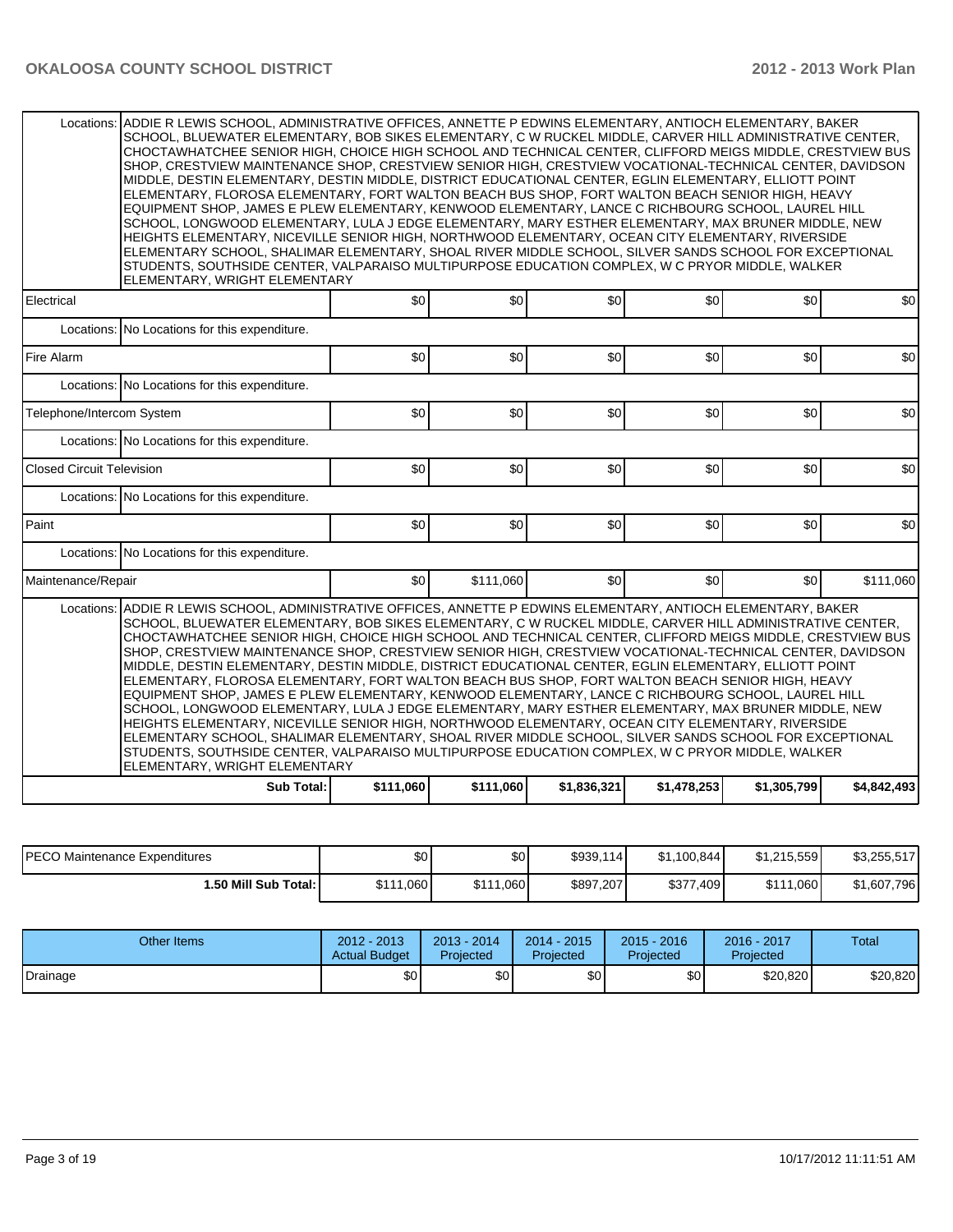|                  | Locations ADDIE R LEWIS SCHOOL, ADMINISTRATIVE OFFICES, ANNETTE P EDWINS ELEMENTARY, ANTIOCH ELEMENTARY, BAKER<br>SCHOOL, BLUEWATER ELEMENTARY, BOB SIKES ELEMENTARY, C W RUCKEL MIDDLE, CARVER HILL ADMINISTRATIVE CENTER.<br>CHOCTAWHATCHEE SENIOR HIGH, CHOICE HIGH SCHOOL AND TECHNICAL CENTER, CLIFFORD MEIGS MIDDLE, CRESTVIEW<br>BUS SHOP, CRESTVIEW MAINTENANCE SHOP, CRESTVIEW SENIOR HIGH, CRESTVIEW VOCATIONAL-TECHNICAL CENTER,<br>IDAVIDSON MIDDLE. DESTIN ELEMENTARY. DESTIN MIDDLE. DISTRICT EDUCATIONAL CENTER. EGLIN ELEMENTARY. ELLIOTT<br>POINT ELEMENTARY, FLOROSA ELEMENTARY, FORT WALTON BEACH BUS SHOP, FORT WALTON BEACH SENIOR HIGH, HEAVY<br>EQUIPMENT SHOP, JAMES E PLEW ELEMENTARY, KENWOOD ELEMENTARY, LANCE C RICHBOURG SCHOOL, LAUREL HILL<br>ISCHOOL. LONGWOOD ELEMENTARY. LULA J EDGE ELEMENTARY. MARY ESTHER ELEMENTARY. MAX BRUNER MIDDLE. NEW<br>HEIGHTS ELEMENTARY, NICEVILLE SENIOR HIGH, NORTHWOOD ELEMENTARY, OCEAN CITY ELEMENTARY, RIVERSIDE<br> ELEMENTARY SCHOOL, SHALIMAR ELEMENTARY, SHOAL RIVER MIDDLE SCHOOL, SILVER SANDS SCHOOL FOR EXCEPTIONAL<br>STUDENTS, SOUTHSIDE CENTER, VALPARAISO MULTIPURPOSE EDUCATION COMPLEX, W C PRYOR MIDDLE, WALKER<br>ELEMENTARY, WRIGHT ELEMENTARY |           |           |             |             |             |             |  |  |  |
|------------------|---------------------------------------------------------------------------------------------------------------------------------------------------------------------------------------------------------------------------------------------------------------------------------------------------------------------------------------------------------------------------------------------------------------------------------------------------------------------------------------------------------------------------------------------------------------------------------------------------------------------------------------------------------------------------------------------------------------------------------------------------------------------------------------------------------------------------------------------------------------------------------------------------------------------------------------------------------------------------------------------------------------------------------------------------------------------------------------------------------------------------------------------------------------------------------------------------------------------------------------|-----------|-----------|-------------|-------------|-------------|-------------|--|--|--|
| <b>Portables</b> |                                                                                                                                                                                                                                                                                                                                                                                                                                                                                                                                                                                                                                                                                                                                                                                                                                                                                                                                                                                                                                                                                                                                                                                                                                       | \$0       | \$0       | \$0         | \$0         | \$0         | \$0         |  |  |  |
|                  | Locations No Locations for this expenditure.                                                                                                                                                                                                                                                                                                                                                                                                                                                                                                                                                                                                                                                                                                                                                                                                                                                                                                                                                                                                                                                                                                                                                                                          |           |           |             |             |             |             |  |  |  |
|                  | Total:                                                                                                                                                                                                                                                                                                                                                                                                                                                                                                                                                                                                                                                                                                                                                                                                                                                                                                                                                                                                                                                                                                                                                                                                                                | \$111,060 | \$111,060 | \$1,836,321 | \$1,478,253 | \$1,326,619 | \$4,863,313 |  |  |  |

### **Local 1.50 Mill Expenditure For Maintenance, Repair and Renovation**

Anticipated expenditures expected from local funding sources over the years covered by the current work plan.

| Item                                                                                        | 2012 - 2013<br><b>Actual Budget</b> | $2013 - 2014$<br>Projected | $2014 - 2015$<br>Projected | 2015 - 2016<br>Projected | 2016 - 2017<br>Projected | <b>Total</b>  |
|---------------------------------------------------------------------------------------------|-------------------------------------|----------------------------|----------------------------|--------------------------|--------------------------|---------------|
| Remaining Maint and Repair from 1.5 Mills                                                   | \$111,060                           | \$111,060                  | \$897,207                  | \$377,409                | \$111,060                | \$1,607,796   |
| Maintenance/Repair Salaries                                                                 | \$973,371                           | \$1,323,769                | \$1,572,292                | \$2,297,924              | \$2,989,132              | \$9,156,488   |
| <b>School Bus Purchases</b>                                                                 | \$0                                 | \$0                        | \$500,000                  | \$500,000                | \$500,000                | \$1,500,000   |
| <b>Other Vehicle Purchases</b>                                                              | \$0                                 | \$0                        | \$0                        | \$0                      | \$0                      | \$0           |
| Capital Outlay Equipment                                                                    | \$25,000                            | \$50,000                   | \$50,000                   | \$50,000                 | \$50,000                 | \$225,000     |
| Rent/Lease Payments                                                                         | \$0                                 | \$0                        | \$0                        | \$0                      | \$0                      | \$0           |
| <b>COP Debt Service</b>                                                                     | \$7,930,400                         | \$7,931,320                | \$7,931,110                | \$7,935,740              | \$7,932,327              | \$39,660,897  |
| Rent/Lease Relocatables                                                                     | \$0                                 | \$0                        | \$0                        | \$0                      | \$0                      | \$0           |
| <b>Environmental Problems</b>                                                               | \$250,000                           | \$300,000                  | \$200,000                  | \$137,500                | \$137,500                | \$1,025,000   |
| s.1011.14 Debt Service                                                                      | \$0                                 | \$0                        | \$0                        | \$0                      | \$0                      | \$0           |
| <b>Special Facilities Construction Account</b>                                              | \$0                                 | \$0                        | \$0                        | \$0                      | \$0                      | \$0           |
| Premiums for Property Casualty Insurance - 1011.71<br>(4a,b)                                | \$0                                 | \$0                        | \$0                        | \$0                      | \$0                      | \$0           |
| Qualified School Construction Bonds (QSCB)                                                  | \$0                                 | \$0                        | \$0                        | \$0                      | \$0                      | \$0           |
| Qualified Zone Academy Bonds (QZAB)                                                         | \$0                                 | \$0                        | \$0                        | \$0                      | \$0                      | \$0           |
| Wireless Infrastructure                                                                     | \$500,000                           | \$500,000                  | \$500,000                  | \$500,000                | \$500,000                | \$2,500,000   |
| Maintenance Salary Offset - Transfer to operating<br>budget for minor maint/repair projects | \$5,302,234                         | \$5,505,346                | \$5,505,346                | \$5,505,346              | \$5,505,346              | \$27,323,618  |
| Seat Management-Lease of Computers District Wide                                            | \$6,000,000                         | \$6,000,000                | \$6,000,000                | \$6,000,000              | \$6,000,000              | \$30,000,000  |
| <b>Local Expenditure Totals:</b>                                                            | \$21,092,065                        | \$21,721,495               | \$23,155,955               | \$23,303,919             | \$23,725,365             | \$112,998,799 |

## **Revenue**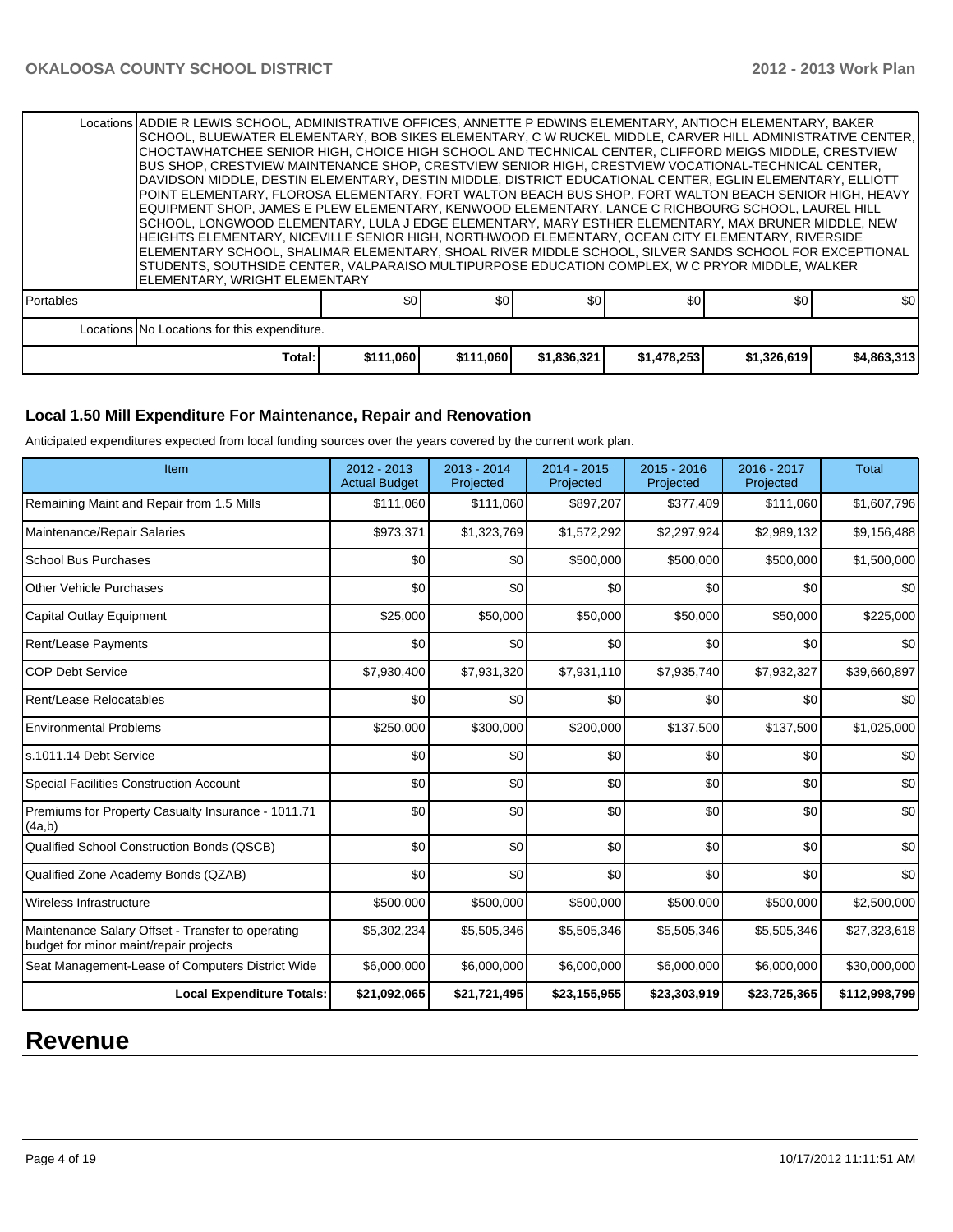## **1.50 Mill Revenue Source**

Schedule of Estimated Capital Outlay Revenue from each currently approved source which is estimated to be available for expenditures on the projects included in the tentative district facilities work program. All amounts are NET after considering carryover balances, interest earned, new COP's, 1011.14 and 1011.15 loans, etc. Districts cannot use 1.5-Mill funds for salaries except for those explicitly associated with maintenance/repair projects. (1011.71 (5), F.S.)

| <b>Item</b>                                                                       | Fund | $2012 - 2013$<br><b>Actual Value</b> | $2013 - 2014$<br>Projected | $2014 - 2015$<br>Projected | $2015 - 2016$<br>Projected | $2016 - 2017$<br>Projected | Total            |
|-----------------------------------------------------------------------------------|------|--------------------------------------|----------------------------|----------------------------|----------------------------|----------------------------|------------------|
| (1) Non-exempt property<br>assessed valuation                                     |      | \$14,570,142,514                     | \$15,007,246,530           | \$15,457,463,890           | \$15,921,187,500           | \$16,398,822,920           | \$77,354,863,354 |
| (2) The Millege projected for<br>discretionary capital outlay per<br>ls.1011.71   |      | 1.50                                 | 1.50                       | 1.50                       | 1.50                       | 1.50                       |                  |
| (3) Full value of the 1.50-Mill<br>discretionary capital outlay per<br>ls.1011.71 |      | \$24,477,839                         | \$25,212,174               | \$25,968,539               | \$26,747,595               | \$27,550,023               | \$129,956,170    |
| $(4)$ Value of the portion of the 1.50<br>-Mill ACTUALLY levied                   | 370  | \$20,981,005                         | \$21,610,435               | \$22,258,748               | \$22,926,510               | \$23,614,305               | \$111,391,003    |
| $(5)$ Difference of lines (3) and (4)                                             |      | \$3,496,834                          | \$3,601,739                | \$3,709,791                | \$3,821,085                | \$3,935,718                | \$18,565,167     |

### **PECO Revenue Source**

The figure in the row designated "PECO Maintenance" will be subtracted from funds available for new construction because PECO maintenance dollars cannot be used for new construction.

| <b>Item</b>                           | Fund | $2012 - 2013$<br><b>Actual Budget</b> | $2013 - 2014$<br>Projected | 2014 - 2015<br>Projected | $2015 - 2016$<br>Projected | $2016 - 2017$<br>Projected | Total       |
|---------------------------------------|------|---------------------------------------|----------------------------|--------------------------|----------------------------|----------------------------|-------------|
| <b>PECO New Construction</b>          | 340  | \$0                                   | \$0                        | \$786,147                | \$266.349                  | \$0 I                      | \$1,052,496 |
| <b>IPECO Maintenance Expenditures</b> |      | \$0                                   | \$0                        | \$939,114                | \$1,100,844                | \$1,215,559                | \$3,255,517 |
|                                       |      | \$O I                                 | \$0                        | \$1,725,261              | \$1,367,193                | \$1,215,559                | \$4,308,013 |

#### **CO & DS Revenue Source**

Revenue from Capital Outlay and Debt Service funds.

| Item                                               | Fund | $2012 - 2013$<br><b>Actual Budget</b> | $2013 - 2014$<br>Projected | $2014 - 2015$<br>Projected | $2015 - 2016$<br>Projected | $2016 - 2017$<br>Projected | Total     |
|----------------------------------------------------|------|---------------------------------------|----------------------------|----------------------------|----------------------------|----------------------------|-----------|
| ICO & DS Cash Flow-through<br><b>I</b> Distributed | 360  | \$99.899                              | \$99.899                   | \$99.899                   | \$99.899                   | \$99,899                   | \$499.495 |
| ICO & DS Interest on<br>Undistributed CO           | 360  | \$11,161                              | \$11,161                   | \$11,161                   | \$11,161                   | \$11,161                   | \$55,805  |
|                                                    |      | \$111,060                             | \$111,060                  | \$111,060                  | \$111,060                  | \$111,060                  | \$555,300 |

#### **Fair Share Revenue Source**

All legally binding commitments for proportionate fair-share mitigation for impacts on public school facilities must be included in the 5-year district work program.

Nothing reported for this section.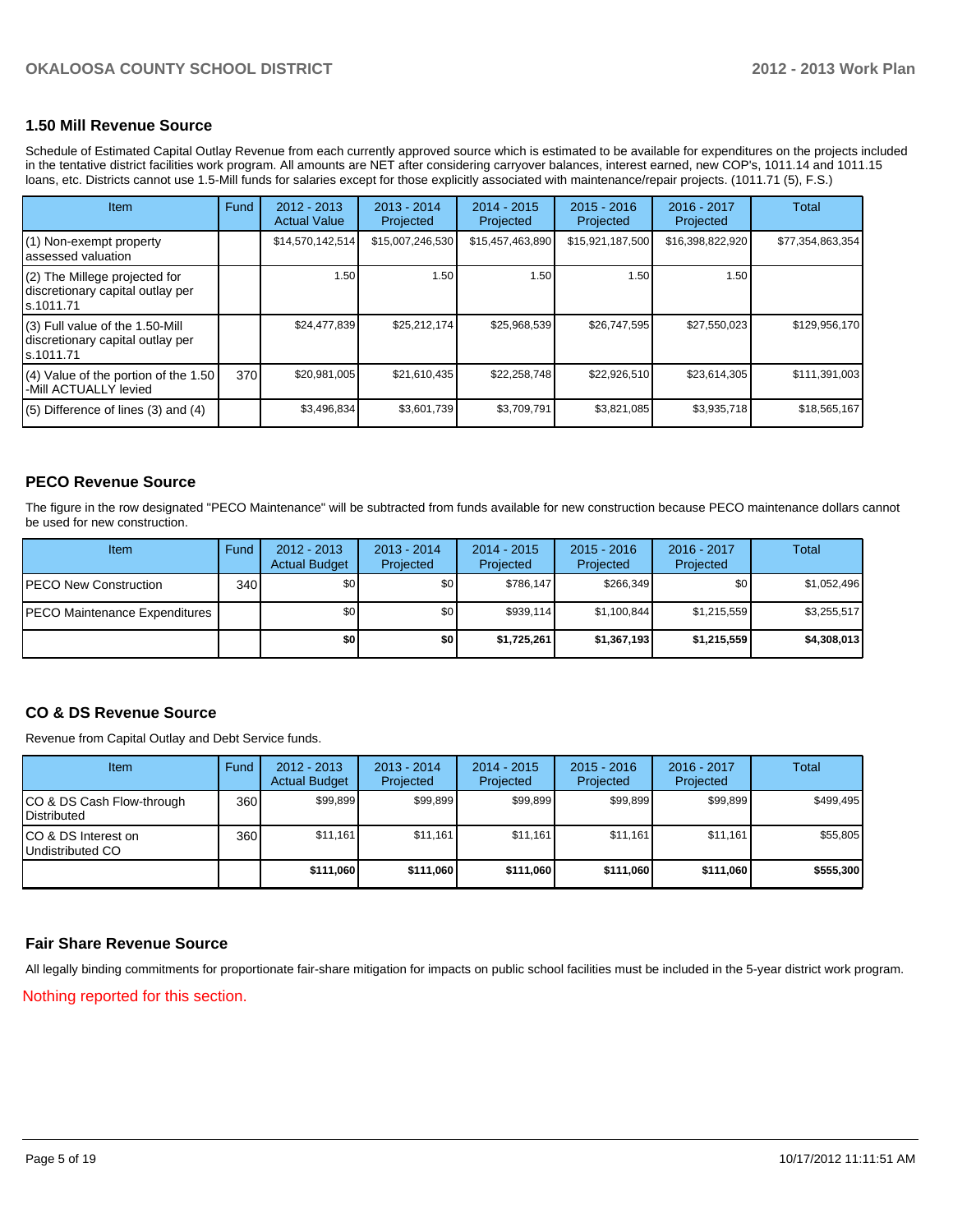### **Sales Surtax Referendum**

Specific information about any referendum for a 1-cent or ½-cent surtax referendum during the previous year.

**Did the school district hold a surtax referendum during the past fiscal year 2011 - 2012?**

No

## **Additional Revenue Source**

Any additional revenue sources

| <b>Item</b>                                                                                                               | 2012 - 2013<br><b>Actual Value</b> | 2013 - 2014<br>Projected | 2014 - 2015<br>Projected | $2015 - 2016$<br>Projected | 2016 - 2017<br>Projected | <b>Total</b>  |
|---------------------------------------------------------------------------------------------------------------------------|------------------------------------|--------------------------|--------------------------|----------------------------|--------------------------|---------------|
| Proceeds from a s.1011.14/15 F.S. Loans                                                                                   | \$0                                | \$0                      | \$0                      | \$0                        | \$0                      | \$0           |
| District Bonds - Voted local bond<br>referendum proceeds per s.9, Art VII<br><b>State Constitution</b>                    | \$0                                | \$0                      | \$0                      | \$0                        | \$0                      | \$0           |
| Proceeds from Special Act Bonds                                                                                           | \$0                                | \$0                      | \$0                      | \$0                        | \$0                      | \$0           |
| Estimated Revenue from CO & DS Bond<br>Sale                                                                               | \$0                                | \$0                      | \$0                      | \$0                        | \$0                      | \$0           |
| Proceeds from Voted Capital<br>Improvements millage                                                                       | \$0                                | \$0                      | \$0                      | \$0                        | \$0                      | \$0           |
| Other Revenue for Other Capital Projects                                                                                  | \$0                                | \$0                      | \$0                      | \$0                        | \$0                      | \$0           |
| Proceeds from 1/2 cent sales surtax<br>authorized by school board                                                         | \$0                                | \$0                      | \$0                      | \$0                        | \$0                      | \$0           |
| Proceeds from local governmental<br>infrastructure sales surtax                                                           | \$0                                | \$0                      | \$0                      | \$0                        | \$0                      | \$0           |
| Proceeds from Certificates of<br>Participation (COP's) Sale                                                               | \$0                                | \$0                      | \$0                      | \$0                        | \$0                      | \$0           |
| Classrooms First Bond proceeds amount<br>authorized in FY 1997-98                                                         | \$0                                | \$0                      | \$0                      | \$0                        | \$0                      | \$0           |
| <b>Classrooms for Kids</b>                                                                                                | \$0                                | \$0                      | \$0                      | \$0                        | \$0                      | \$0           |
| <b>District Equity Recognition</b>                                                                                        | \$0                                | \$0                      | \$0                      | \$0                        | \$0                      | \$0           |
| <b>Federal Grants</b>                                                                                                     | \$0                                | \$0                      | \$0                      | \$0                        | \$0                      | \$0           |
| Proportionate share mitigation (actual<br>cash revenue only, not in kind donations)                                       | \$0                                | \$0                      | \$0                      | \$0                        | \$0                      | \$0           |
| Impact fees received                                                                                                      | \$0                                | \$0                      | \$0                      | \$0                        | \$0                      | \$0           |
| Private donations                                                                                                         | \$0                                | \$0                      | \$0                      | \$0                        | \$0                      | \$0           |
| Grants from local governments or not-for-<br>profit organizations                                                         | \$0                                | \$0                      | \$0                      | \$0                        | \$0                      | \$0           |
| Interest, Including Profit On Investment                                                                                  | \$0                                | \$0                      | \$0                      | \$0                        | \$0                      | \$0           |
| Revenue from Bonds pledging proceeds<br>from 1 cent or 1/2 cent Sales Surtax                                              | \$0                                | \$0                      | \$0                      | \$0                        | \$0                      | \$0           |
| <b>Total Fund Balance Carried Forward</b>                                                                                 | \$9,950,349                        | \$0                      | \$0                      | \$0                        | \$0                      | \$9,950,349   |
| General Capital Outlay Obligated Fund<br><b>Balance Carried Forward From Total</b><br><b>Fund Balance Carried Forward</b> | (\$9,950,349)                      | \$0                      | \$0                      | \$0                        | \$0                      | (\$9,950,349) |
| <b>Special Facilities Construction Account</b>                                                                            | \$0                                | \$0                      | \$0                      | \$0                        | \$0                      | \$0           |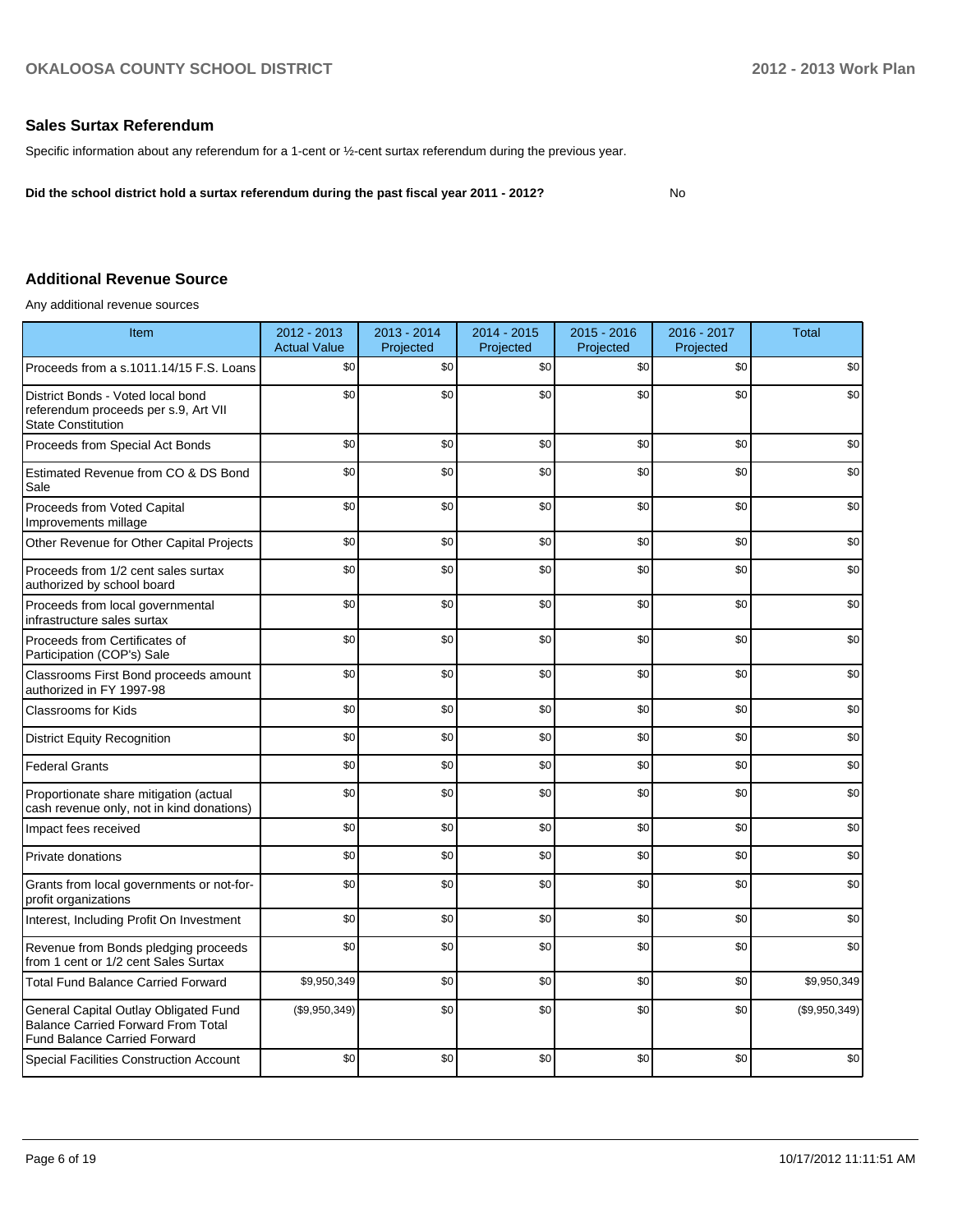| One Cent - 1/2 Cent Sales Surtax Debt<br><b>I</b> Service From Total Fund Balance Carried I<br><b>IForward</b> |     | \$0 | \$0 | SO I | \$0   | <b>SO</b> I      |
|----------------------------------------------------------------------------------------------------------------|-----|-----|-----|------|-------|------------------|
| Capital Outlay Projects Funds Balance<br>Carried Forward From Total Fund<br><b>Balance Carried Forward</b>     |     |     | \$0 | SO I | \$0   | \$0 <sub>1</sub> |
| <b>Subtotal</b>                                                                                                | \$0 | \$0 | \$0 | \$0  | \$0 I | \$0              |

## **Total Revenue Summary**

| <b>Item Name</b>                                            | $2012 - 2013$<br><b>Budget</b> | $2013 - 2014$<br>Projected | $2014 - 2015$<br>Projected | $2015 - 2016$<br>Projected | $2016 - 2017$<br>Projected | <b>Five Year Total</b> |
|-------------------------------------------------------------|--------------------------------|----------------------------|----------------------------|----------------------------|----------------------------|------------------------|
| Local 1.5 Mill Discretionary Capital Outlay<br>l Revenue    | \$20,981,005                   | \$21,610,435               | \$22,258,748               | \$22,926,510               | \$23,614,305               | \$111,391,003          |
| IPECO and 1.5 Mill Maint and Other 1.5<br>Mill Expenditures | (\$21,092,065)                 | (\$21,721,495)             | $(\$23, 155, 955)$         | (S23, 303, 919)            | (\$23,725,365)             | (\$112,998,799)        |
| IPECO Maintenance Revenue                                   | \$0 <sub>1</sub>               | \$0 <sub>1</sub>           | \$939,114                  | \$1.100.844                | \$1,215,559                | \$3,255,517            |
| <b>Available 1.50 Mill for New</b><br><b>Construction</b>   | $($ \$111,060)                 | $($ \$111,060)             | (\$897,207)                | (\$377,409)                | ( \$111,060]               | (\$1,607,796)          |

| <b>Item Name</b>                     | $2012 - 2013$<br><b>Budget</b> | $2013 - 2014$<br>Projected | $2014 - 2015$<br>Projected | $2015 - 2016$<br>Projected | 2016 - 2017<br>Projected | <b>Five Year Total</b> |
|--------------------------------------|--------------------------------|----------------------------|----------------------------|----------------------------|--------------------------|------------------------|
| ICO & DS Revenue                     | \$111,060                      | \$111,060                  | \$111,060                  | \$111,060                  | \$111,060                | \$555,300              |
| <b>PECO New Construction Revenue</b> | \$0 <sub>1</sub>               | \$0                        | \$786,147                  | \$266,349                  | \$0                      | \$1,052,496            |
| Other/Additional Revenue             | \$0                            | \$0                        | \$0                        | \$0                        | \$0                      | \$0                    |
| <b>Total Additional Revenuel</b>     | \$111,060                      | \$111,060                  | \$897,207                  | \$377,409                  | \$111,060                | \$1,607,796            |
| <b>Total Available Revenue</b>       | \$0                            | \$0                        | \$0                        | \$0                        | \$0                      | \$0                    |

# **Project Schedules**

## **Capacity Project Schedules**

A schedule of capital outlay projects necessary to ensure the availability of satisfactory classrooms for the projected student enrollment in K-12 programs.

| <b>Project Description</b>           | Location                         |                         | $2012 - 2013$ | $2013 - 2014$ | 2014 - 2015 | $2015 - 2016$ | 2016 - 2017 | Total | Funded  |
|--------------------------------------|----------------------------------|-------------------------|---------------|---------------|-------------|---------------|-------------|-------|---------|
| Project description<br>not specified | <b>Location not</b><br>specified | <b>Planned</b><br>Cost: | \$0           | \$0           | \$0         | \$0           | \$0         |       | $$0$ No |
|                                      | <b>Student Stations:</b>         |                         |               |               |             |               |             |       |         |
|                                      |                                  | Total Classrooms:       |               |               |             |               |             |       |         |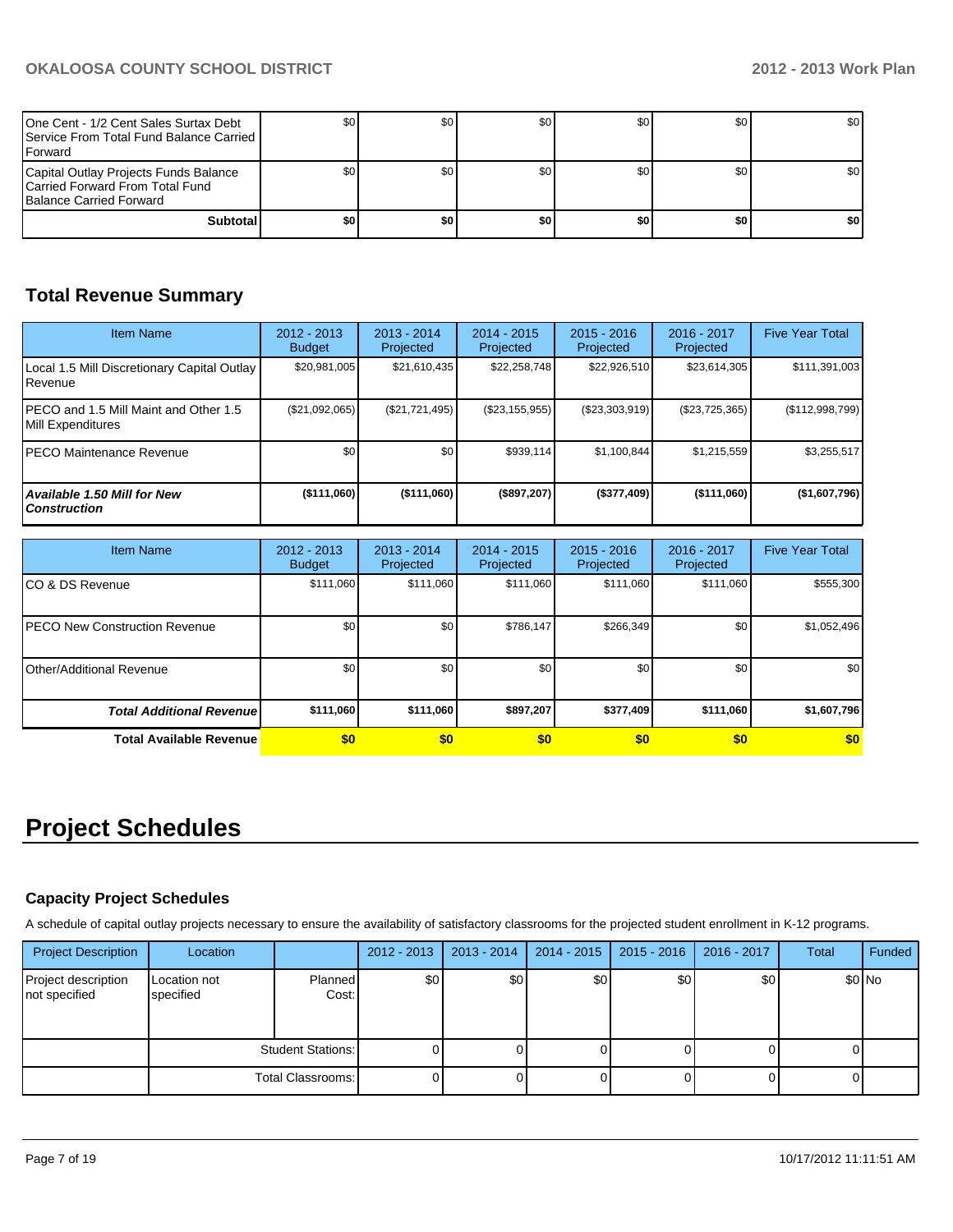| Gross Sq Ft:             |     |     |     |     |     |     |  |
|--------------------------|-----|-----|-----|-----|-----|-----|--|
| <b>Planned Cost:</b>     | \$0 | \$0 | \$0 | \$0 | \$0 | \$0 |  |
| <b>Student Stations:</b> |     |     |     |     |     |     |  |
| Total Classrooms:        |     |     |     |     |     |     |  |
| Gross Sq Ft:             |     |     |     |     |     |     |  |

### **Other Project Schedules**

Major renovations, remodeling, and additions of capital outlay projects that do not add capacity to schools.

Nothing reported for this section.

### **Additional Project Schedules**

Any projects that are not identified in the last approved educational plant survey.

| <b>Project Description</b>                                     | Location                                | <b>Num</b><br>s | $2012 - 2013$<br>Classroom   Actual Budget | $2013 - 2014$<br>Projected | $2014 - 2015$<br>Projected | $2015 - 2016$<br>Projected | 2016 - 2017<br>Projected | Total | Funded  |
|----------------------------------------------------------------|-----------------------------------------|-----------------|--------------------------------------------|----------------------------|----------------------------|----------------------------|--------------------------|-------|---------|
| New AC upgrade in<br>older section and total<br>Inew controls  | <b>INICEVILLE SENIOR</b><br><b>HIGH</b> |                 | \$0                                        | \$0                        | \$0                        | \$0                        | \$0                      |       | $$0$ No |
| New AC upgrade in<br>Iolder section and total<br>Inew controls | <b>CRESTVIEW</b><br><b>SENIOR HIGH</b>  |                 | \$0                                        | \$0                        | \$0                        | \$0                        | \$0                      |       | \$0 No  |
| New AC upgrade in<br>Iolder section and total<br>Inew controls | <b>BAKER SCHOOL</b>                     |                 | \$0                                        | \$0                        | \$0                        | \$0 <sub>1</sub>           | \$0                      |       | $$0$ No |
|                                                                |                                         |                 | \$0                                        | \$0                        | \$0                        | \$0                        | \$0                      | \$0   |         |

## **Non Funded Growth Management Project Schedules**

Schedule indicating which projects, due to planned development, that CANNOT be funded from current revenues projected over the next five years.

Nothing reported for this section.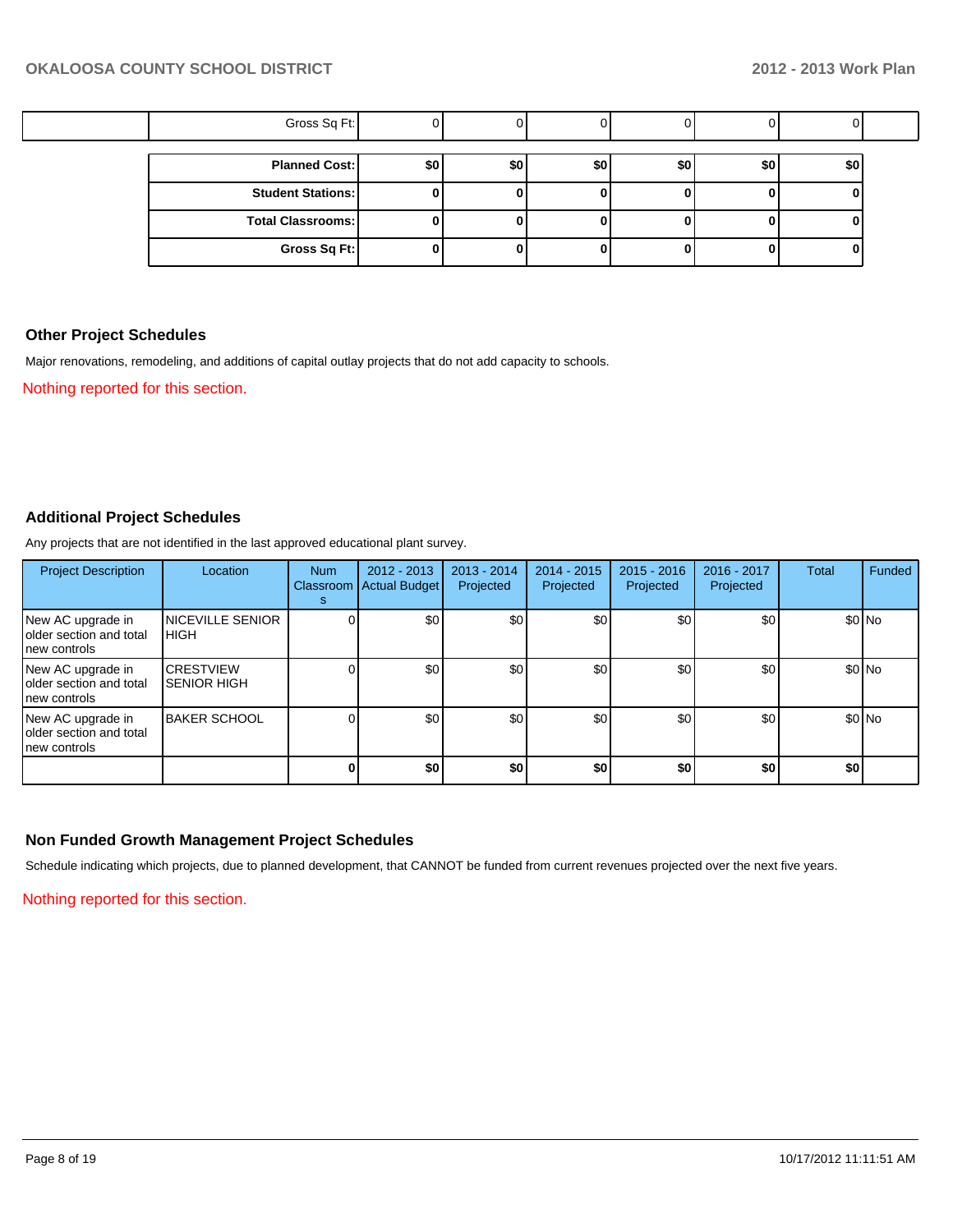# **Tracking**

## **Capacity Tracking**

| Location                                                  | $2012 -$<br>2013 Satis.<br>Stu. Sta. | Actual<br>$2012 -$<br><b>2013 FISH</b><br>Capacity | Actual<br>$2011 -$<br>2012<br><b>COFTE</b> | # Class<br><b>Rooms</b> | Actual<br>Average<br>$2012 -$<br>2013 Class<br><b>Size</b> | Actual<br>$2012 -$<br>2013<br>Utilization | <b>New</b><br>Stu.<br>Capacity | <b>New</b><br>Rooms to<br>be<br>Added/Re<br>moved | Projected<br>$2016 -$<br>2017<br><b>COFTE</b> | Projected<br>$2016 -$<br>2017<br><b>Utilization</b> | Projected<br>$2016 -$<br>2017 Class<br><b>Size</b> |
|-----------------------------------------------------------|--------------------------------------|----------------------------------------------------|--------------------------------------------|-------------------------|------------------------------------------------------------|-------------------------------------------|--------------------------------|---------------------------------------------------|-----------------------------------------------|-----------------------------------------------------|----------------------------------------------------|
| ANNETTE P EDWINS<br><b>ELEMENTARY</b>                     | 506                                  | 506                                                | 422                                        | 27                      | 16                                                         | 83.00 %                                   | 0                              | $\Omega$                                          | 420                                           | 83.00 %                                             | 16                                                 |
| <b>BAKER SCHOOL</b>                                       | 1,620                                | 1,458                                              | 1,316                                      | 75                      | 18                                                         | 90.00 %                                   | 0                              | $\Omega$                                          | 1,450                                         | 99.00 %                                             | 19                                                 |
| <b>BOB SIKES</b><br><b>ELEMENTARY</b>                     | 881                                  | 881                                                | 805                                        | 46                      | 17                                                         | 91.00 %                                   | 88                             | 4                                                 | 950                                           | 98.00 %                                             | 19                                                 |
| <b>CLIFFORD MEIGS</b><br>MIDDLE                           | 1,024                                | 921                                                | 527                                        | 44                      | 12                                                         | 57.00 %                                   | 0                              | $\Omega$                                          | 690                                           | 75.00 %                                             | 16                                                 |
| LANCE C RICHBOURG<br><b>SCHOOL</b>                        | 90                                   | 90                                                 | 47                                         | 9                       | 5                                                          | 52.00 %                                   | 0                              | $\Omega$                                          | 75                                            | 83.00 %                                             | 8                                                  |
| <b>NEW HEIGHTS</b><br><b>ELEMENTARY</b>                   | 259                                  | $\Omega$                                           | $\Omega$                                   | 26                      | $\Omega$                                                   | 0.00%                                     | 0                              | $\Omega$                                          | $\mathbf 0$                                   | 0.00%                                               | $\mathbf 0$                                        |
| C W RUCKEL MIDDLE                                         | 1,053                                | 947                                                | 918                                        | 46                      | 20                                                         | 97.00 %                                   | $\mathbf 0$                    | $\Omega$                                          | 920                                           | 97.00 %                                             | 20                                                 |
| <b>DESTIN ELEMENTARY</b>                                  | 918                                  | 918                                                | 889                                        | 49                      | 18                                                         | 97.00 %                                   | 0                              | $\Omega$                                          | 900                                           | 98.00 %                                             | 18                                                 |
| LULA J EDGE<br><b>ELEMENTARY</b>                          | 605                                  | 605                                                | 534                                        | 32                      | 17                                                         | 88.00 %                                   | 0                              | $\Omega$                                          | 575                                           | 95.00 %                                             | 18                                                 |
| <b>EGLIN ELEMENTARY</b>                                   | 588                                  | 588                                                | 450                                        | 32                      | 14                                                         | 77.00 %                                   | 0                              | $\Omega$                                          | 560                                           | 95.00 %                                             | 18                                                 |
| LAUREL HILL SCHOOL                                        | 686                                  | 617                                                | 420                                        | 33                      | 13                                                         | 68.00 %                                   | 0                              | $\Omega$                                          | 575                                           | 93.00 %                                             | 17                                                 |
| NICEVILLE SENIOR<br>HIGH                                  | 2,436                                | 2,314                                              | 1,816                                      | 96                      | 19                                                         | 78.00 %                                   | 0                              | $\Omega$                                          | 1,934                                         | 84.00%                                              | 20                                                 |
| <b>NORTHWOOD</b><br><b>ELEMENTARY</b>                     | 1,117                                | 1,117                                              | 803                                        | 54                      | 15                                                         | 72.00 %                                   | $\Omega$                       | $\Omega$                                          | 835                                           | 75.00 %                                             | 15                                                 |
| SILVER SANDS SCHOOL<br>FOR EXCEPTIONAL<br><b>STUDENTS</b> | 207                                  | 207                                                | 145                                        | 19                      | 8 <sup>1</sup>                                             | 70.00 %                                   | $\Omega$                       | $\Omega$                                          | 185                                           | 89.00 %                                             | 10                                                 |
| SOUTHSIDE CENTER                                          | 512                                  | 512                                                | 81                                         | 28                      | $\overline{3}$                                             | 16.00 %                                   | $\Omega$                       | $\Omega$                                          | 160                                           | 31.00%                                              | 6                                                  |
| W C PRYOR MIDDLE                                          | 991                                  | 891                                                | 572                                        | 45                      | 13                                                         | 64.00 %                                   | 0                              | $\Omega$                                          | 609                                           | 68.00 %                                             | 14                                                 |
| <b>WRIGHT ELEMENTARY</b>                                  | 687                                  | 687                                                | 608                                        | 37                      | 16                                                         | 89.00 %                                   | 0                              | $\Omega$                                          | 650                                           | 95.00 %                                             | 18                                                 |
| <b>SHALIMAR</b><br><b>ELEMENTARY</b>                      | 600                                  | 600                                                | 567                                        | 32                      | 18                                                         | 94.00 %                                   | $\Omega$                       | $\Omega$                                          | 600                                           | 100.00%                                             | 19                                                 |
| <b>ELLIOTT POINT</b><br><b>ELEMENTARY</b>                 | 651                                  | 651                                                | 626                                        | 35                      | 18                                                         | 96.00 %                                   | 0                              | $\Omega$                                          | 626                                           | 96.00 %                                             | 18                                                 |
| <b>OCEAN CITY</b><br><b>ELEMENTARY</b>                    | 594                                  | $\mathbf 0$                                        | $\Omega$                                   | 33                      | $\Omega$                                                   | 0.00%                                     | $\mathbf 0$                    | $\mathbf 0$                                       | 0                                             | 0.00%                                               | $\mathbf 0$                                        |
| <b>MARY ESTHER</b><br>ELEMENTARY                          | 648                                  | 648                                                | 584                                        | 36                      | 16                                                         | 90.00 %                                   | 0                              | $\mathbf 0$                                       | 590                                           | 91.00%                                              | 16                                                 |
| <b>JAMES E PLEW</b><br><b>ELEMENTARY</b>                  | 726                                  | 726                                                | 693                                        | 37                      | 19                                                         | 95.00 %                                   | 0                              | $\Omega$                                          | 692                                           | 95.00 %                                             | 19                                                 |
| <b>CHOCTAWHATCHEE</b><br><b>SENIOR HIGH</b>               | 2,171                                | 2,062                                              | 1,630                                      | 89                      | 18                                                         | 79.00 %                                   | 0                              | $\overline{0}$                                    | 1,725                                         | 84.00%                                              | 19                                                 |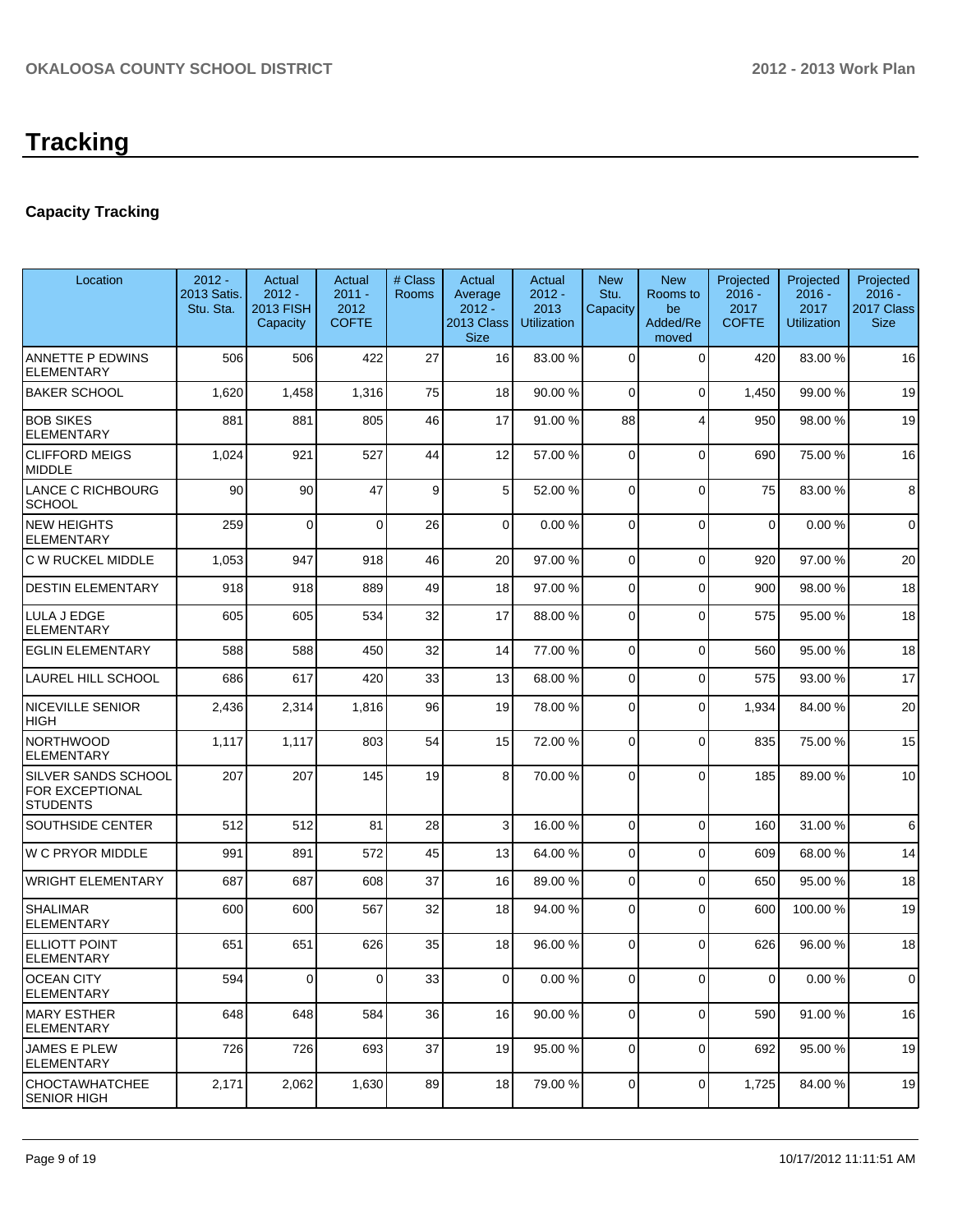| <b>CRESTVIEW SENIOR</b><br><b>HIGH</b>                            | 1,786    | 1,696  | 1,463    | 77    | 19              | 86.00 %  | 100            | $\overline{\mathbf{4}}$ | 1,750    | 97.00%  | 22             |
|-------------------------------------------------------------------|----------|--------|----------|-------|-----------------|----------|----------------|-------------------------|----------|---------|----------------|
| <b>CRESTVIEW</b><br><b>VOCATIONAL-</b><br><b>TECHNICAL CENTER</b> | 246      | 246    | 333      | 11    | 30              | 136.00 % | $\Omega$       | $\Omega$                | 240      | 98.00%  | 22             |
| KENWOOD<br><b>ELEMENTARY</b>                                      | 651      | 651    | 605      | 35    | 17              | 93.00 %  | $\Omega$       | $\Omega$                | 600      | 92.00%  | 17             |
| <b>IFLOROSA ELEMENTARY</b>                                        | 679      | 679    | 542      | 36    | 15              | 80.00 %  | $\Omega$       | $\Omega$                | 600      | 88.00%  | 17             |
| <b>FORT WALTON BEACH</b><br>SENIOR HIGH                           | 2,073    | 1,969  | 1,669    | 95    | 18              | 85.00 %  | $\Omega$       | $\Omega$                | 1,728    | 88.00 % | 18             |
| <b>MAX BRUNER MIDDLE</b>                                          | 1,134    | 1,020  | 823      | 50    | 16              | 81.00 %  | $\Omega$       | $\Omega$                | 850      | 83.00 % | 17             |
| <b>ADDIE R LEWIS</b><br><b>SCHOOL</b>                             | 966      | 869    | 620      | 42    | 15              | 71.00 %  | $\Omega$       | $\Omega$                | 610      | 70.00%  | 15             |
| LONGWOOD<br><b>ELEMENTARY</b>                                     | 954      | 954    | 562      | 33    | 17              | 59.00 %  | $\Omega$       | $\Omega$                | 675      | 71.00%  | 20             |
| CHOICE HIGH SCHOOL<br><b>AND TECHNICAL</b><br><b>CENTER</b>       | 591      | 591    | 364      | 35    | 10 <sup>1</sup> | 62.00 %  | $\Omega$       | $\Omega$                | 550      | 93.00 % | 16             |
| <b>WALKER ELEMENTARY</b>                                          | 767      | 767    | 704      | 42    | 17              | 92.00 %  | $\Omega$       | $\Omega$                | 725      | 95.00 % | 17             |
| <b>BLUEWATER</b><br><b>ELEMENTARY</b>                             | 757      | 757    | 805      | 40    | 20              | 106.00 % | $\Omega$       | $\Omega$                | 750      | 99.00 % | 19             |
| <b>CARVER HILL</b><br><b>ADMINISTRATIVE</b><br><b>CENTER</b>      | $\Omega$ | 0      | $\Omega$ | 0     | $\Omega$        | 0.00%    | $\Omega$       | $\Omega$                | $\Omega$ | 0.00%   | $\overline{0}$ |
| <b>DESTIN MIDDLE</b>                                              | 630      | 567    | 606      | 27    | 22              | 107.00 % | 50             | $\overline{2}$          | 610      | 99.00 % | 21             |
| <b>DAVIDSON MIDDLE</b>                                            | 962      | 865    | 887      | 42    | 21              | 103.00 % | $\overline{0}$ | $\Omega$                | 860      | 99.00 % | 20             |
| <b>ANTIOCH ELEMENTARY</b>                                         | 944      | 944    | 784      | 54    | 15              | 83.00 %  | 44             | $\overline{2}$          | 950      | 96.00%  | 17             |
| <b>RIVERSIDE</b><br><b>ELEMENTARY SCHOOL</b>                      | 962      | 962    | 861      | 50    | 17              | 90.00 %  | $\Omega$       | $\Omega$                | 950      | 99.00 % | 19             |
| <b>SHOAL RIVER MIDDLE</b><br><b>SCHOOL</b>                        | 855      | 769    | 871      | 39    | 22              | 113.00 % | $\Omega$       | $\Omega$                | 770      | 100.00% | 20             |
|                                                                   | 34,527   | 32,252 | 26,952   | 1,668 | 16              | 83.57 %  | 282            | 12                      | 28,939   | 88.95 % | 17             |

The COFTE Projected Total (28,939) for 2016 - 2017 must match the Official Forecasted COFTE Total (28,940 ) for 2016 - 2017 before this section can be completed. In the event that the COFTE Projected Total does not match the Official forecasted COFTE, then the Balanced Projected COFTE Table should be used to balance COFTE.

| Projected COFTE for 2016 - 2017 |        |  |  |  |  |  |
|---------------------------------|--------|--|--|--|--|--|
| Elementary (PK-3)               | 9,264  |  |  |  |  |  |
| Middle (4-8)                    | 11,479 |  |  |  |  |  |
| High (9-12)                     | 8,196  |  |  |  |  |  |
|                                 | 28,940 |  |  |  |  |  |

| <b>Grade Level Type</b> | <b>Balanced Projected</b><br>COFTE for 2016 - 2017 |
|-------------------------|----------------------------------------------------|
| Elementary (PK-3)       |                                                    |
| Middle (4-8)            |                                                    |
| High (9-12)             |                                                    |
|                         | 28,939                                             |

#### **Relocatable Replacement**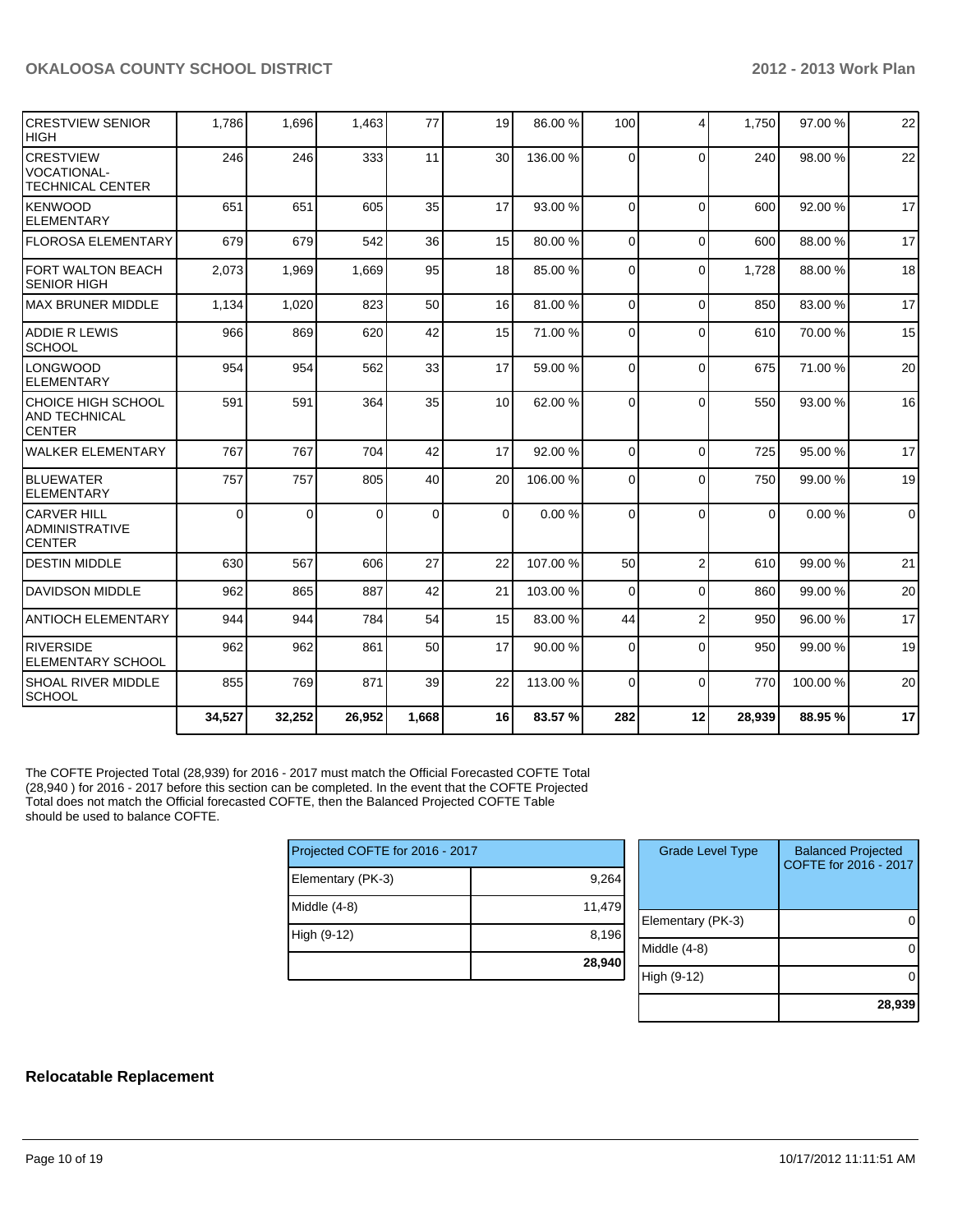Number of relocatable classrooms clearly identified and scheduled for replacement in the school board adopted financially feasible 5-year district work program.

| Location                               | 2012 - 2013 | 2013 - 2014 | 2014 - 2015 | $2015 - 2016$ | 2016 - 2017 | Year 5 Total |
|----------------------------------------|-------------|-------------|-------------|---------------|-------------|--------------|
| ANNETTE P EDWINS ELEMENTARY            | 0           | 0           | ∩           | $\Omega$      |             |              |
| <b>BAKER SCHOOL</b>                    | $\Omega$    |             | ∩           | 0             |             |              |
| <b>EGLIN ELEMENTARY</b>                | $\Omega$    | $\Omega$    | $\Omega$    | $\Omega$      |             |              |
| LAUREL HILL SCHOOL                     | 0           | $\Omega$    | $\Omega$    |               |             |              |
| <b>WRIGHT ELEMENTARY</b>               | $\Omega$    | r           | ∩           |               |             |              |
| <b>IELLIOTT POINT ELEMENTARY</b>       | 0           | ∩           | $\Omega$    |               |             | 2            |
| IMARY ESTHER ELEMENTARY                | 0           |             | $\Omega$    |               |             | 2            |
| JAMES E PLEW ELEMENTARY                | $\Omega$    | r           | ∩           |               |             |              |
| <b>KENWOOD ELEMENTARY</b>              | $\Omega$    | $\Omega$    | $\Omega$    |               | ∩           |              |
| <b>ADDIE R LEWIS SCHOOL</b>            | $\Omega$    | ∩           | ∩           | 0             |             |              |
| LONGWOOD ELEMENTARY                    | $\Omega$    | ∩           | $\Omega$    | $\Omega$      |             |              |
| BLUEWATER ELEMENTARY                   | $\Omega$    | $\Omega$    |             | $\Omega$      | O           |              |
| <b>Total Relocatable Replacements:</b> | 0           |             |             |               |             | 14           |

## **Charter Schools Tracking**

Information regarding the use of charter schools.

| Location-Type                  | # Relocatable<br>units or<br>permanent<br>classrooms | Owner      | Year Started or I<br><b>Scheduled</b> | Student<br><b>Stations</b> | <b>Students</b><br>Enrolled | Years in<br>Contract | <b>Total Charter</b><br><b>Students</b><br>projected for<br>2016 - 2017 |
|--------------------------------|------------------------------------------------------|------------|---------------------------------------|----------------------------|-----------------------------|----------------------|-------------------------------------------------------------------------|
| <b>OWC Charter High School</b> |                                                      | 10 STATE   | 1999                                  | 250                        | 238                         | 10 I                 | 250                                                                     |
| I Liza Jackson Inc.            |                                                      | 52 PRIVATE | 2006                                  | 900                        | 830                         | 15 <sup>1</sup>      | 830                                                                     |
| Okaloosa Acedemy               |                                                      | 27 STATE   | 2006                                  | 540                        | 380                         | 51                   | 380                                                                     |
|                                | 89                                                   |            |                                       | 1,690                      | 1,448                       |                      | 1,460                                                                   |

#### **Special Purpose Classrooms Tracking**

The number of classrooms that will be used for certain special purposes in the current year, by facility and type of classroom, that the district will, 1), not use for educational purposes, and 2), the co-teaching classrooms that are not open plan classrooms and will be used for educational purposes.

| School                                 | <b>School Type</b> | $\#$ of Elementary<br>LK-3 Classrooms I | # of Middle 4-8<br><b>Classrooms</b> | $#$ of High 9-12<br><b>Classrooms</b> | # of $ESE$<br>Classrooms | # of Combo<br><b>Classrooms</b> | Total<br><b>Classrooms</b> |
|----------------------------------------|--------------------|-----------------------------------------|--------------------------------------|---------------------------------------|--------------------------|---------------------------------|----------------------------|
| INEW HEIGHTS ELEMENTARY                | Educational        | 26                                      |                                      |                                       |                          |                                 | 26                         |
| <b>OCEAN CITY ELEMENTARY</b>           | Educational        | 33                                      |                                      |                                       |                          |                                 | 33 <sub>1</sub>            |
| <b>Total Educational Classrooms: I</b> |                    | 59                                      |                                      |                                       |                          |                                 | 59                         |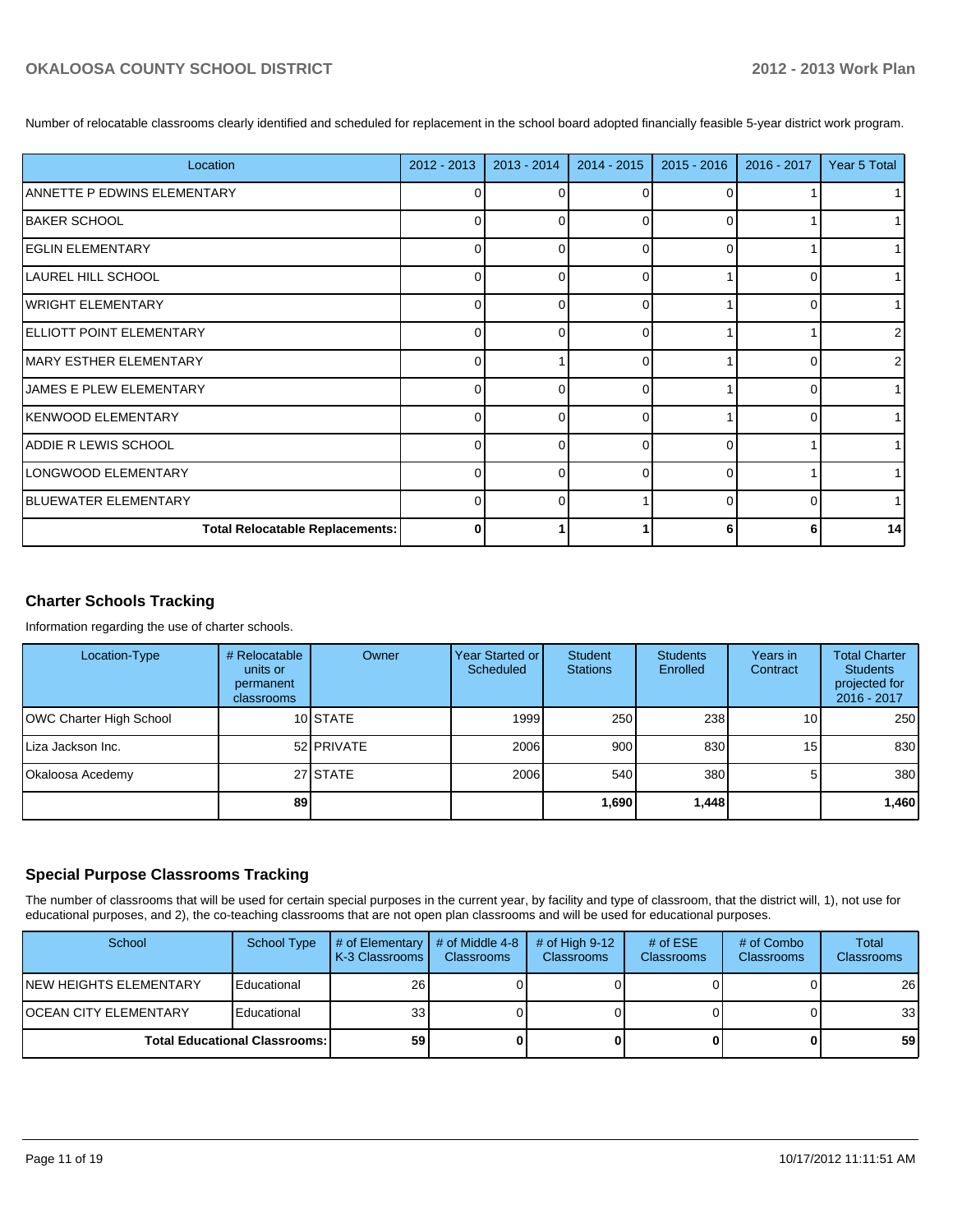| School                                      | School Type | # of Elementary<br>K-3 Classrooms | # of Middle 4-8<br><b>Classrooms</b> | # of High 9-12<br>Classrooms | # of $ESE$<br>Classrooms | # of Combo<br><b>Classrooms</b> | Total<br>Classrooms |
|---------------------------------------------|-------------|-----------------------------------|--------------------------------------|------------------------------|--------------------------|---------------------------------|---------------------|
| <b>DESTIN ELEMENTARY</b>                    | Co-Teaching |                                   |                                      |                              |                          |                                 |                     |
| <b>KENWOOD ELEMENTARY</b>                   | Co-Teaching |                                   |                                      |                              |                          |                                 | $\overline{2}$      |
| <b>BAKER SCHOOL</b>                         | Co-Teaching |                                   |                                      |                              |                          |                                 | $\overline{2}$      |
| <b>JAMES E PLEW ELEMENTARY</b>              | Co-Teaching |                                   |                                      |                              |                          |                                 | 2                   |
| <b>CHOCTAWHATCHEE SENIOR</b><br><b>HIGH</b> | Co-Teaching |                                   |                                      |                              |                          |                                 |                     |
| <b>Total Co-Teaching Classrooms:</b>        |             |                                   |                                      |                              |                          |                                 | 8                   |

#### **Infrastructure Tracking**

**Necessary offsite infrastructure requirements resulting from expansions or new schools. This section should include infrastructure information related to capacity project schedules and other project schedules (Section 4).**

The Okaloosa County Schoool District has no planned expansions of existing facilities or the addition of new schools. With levelized student growth in the district most of the effort is in repair of existing facilities.

**Proposed location of planned facilities, whether those locations are consistent with the comprehensive plans of all affected local governments, and recommendations for infrastructure and other improvements to land adjacent to existing facilities. Provisions of 1013.33(12), (13) and (14) and 1013.36 must be addressed for new facilities planned within the 1st three years of the plan (Section 5).**

None Planed

**Consistent with Comp Plan?** Yes

#### **Net New Classrooms**

The number of classrooms, by grade level and type of construction, that were added during the last fiscal year.

| List the net new classrooms added in the 2011 - 2012 fiscal year.                                                                                       |                              |                                   |                                                                        | LList the net new classrooms to be added in the 2012 - 2013 fiscal<br>Ivear. |                              |                            |                                 |                        |
|---------------------------------------------------------------------------------------------------------------------------------------------------------|------------------------------|-----------------------------------|------------------------------------------------------------------------|------------------------------------------------------------------------------|------------------------------|----------------------------|---------------------------------|------------------------|
| "Classrooms" is defined as capacity carrying classrooms that are added to increase<br>capacity to enable the district to meet the Class Size Amendment. |                              |                                   | Totals for fiscal year 2012 - 2013 should match totals in Section 15A. |                                                                              |                              |                            |                                 |                        |
| Location                                                                                                                                                | $2011 - 2012$ #<br>Permanent | $2011 - 2012$ #<br><b>Modular</b> | 2011 - 2012 #<br>Relocatable                                           | $2011 - 2012$<br>Total                                                       | $2012 - 2013$ #<br>Permanent | $2012 - 2013$ #<br>Modular | $2012 - 2013 \#$<br>Relocatable | $2012 - 2013$<br>Total |
| Elementary (PK-3)                                                                                                                                       |                              |                                   |                                                                        |                                                                              |                              |                            |                                 |                        |
| Middle (4-8)                                                                                                                                            |                              |                                   |                                                                        |                                                                              |                              |                            |                                 |                        |
| High (9-12)                                                                                                                                             |                              |                                   |                                                                        |                                                                              |                              |                            |                                 | $\Omega$               |
|                                                                                                                                                         |                              |                                   |                                                                        |                                                                              |                              |                            |                                 | 0                      |

#### **Relocatable Student Stations**

Number of students that will be educated in relocatable units, by school, in the current year, and the projected number of students for each of the years in the workplan.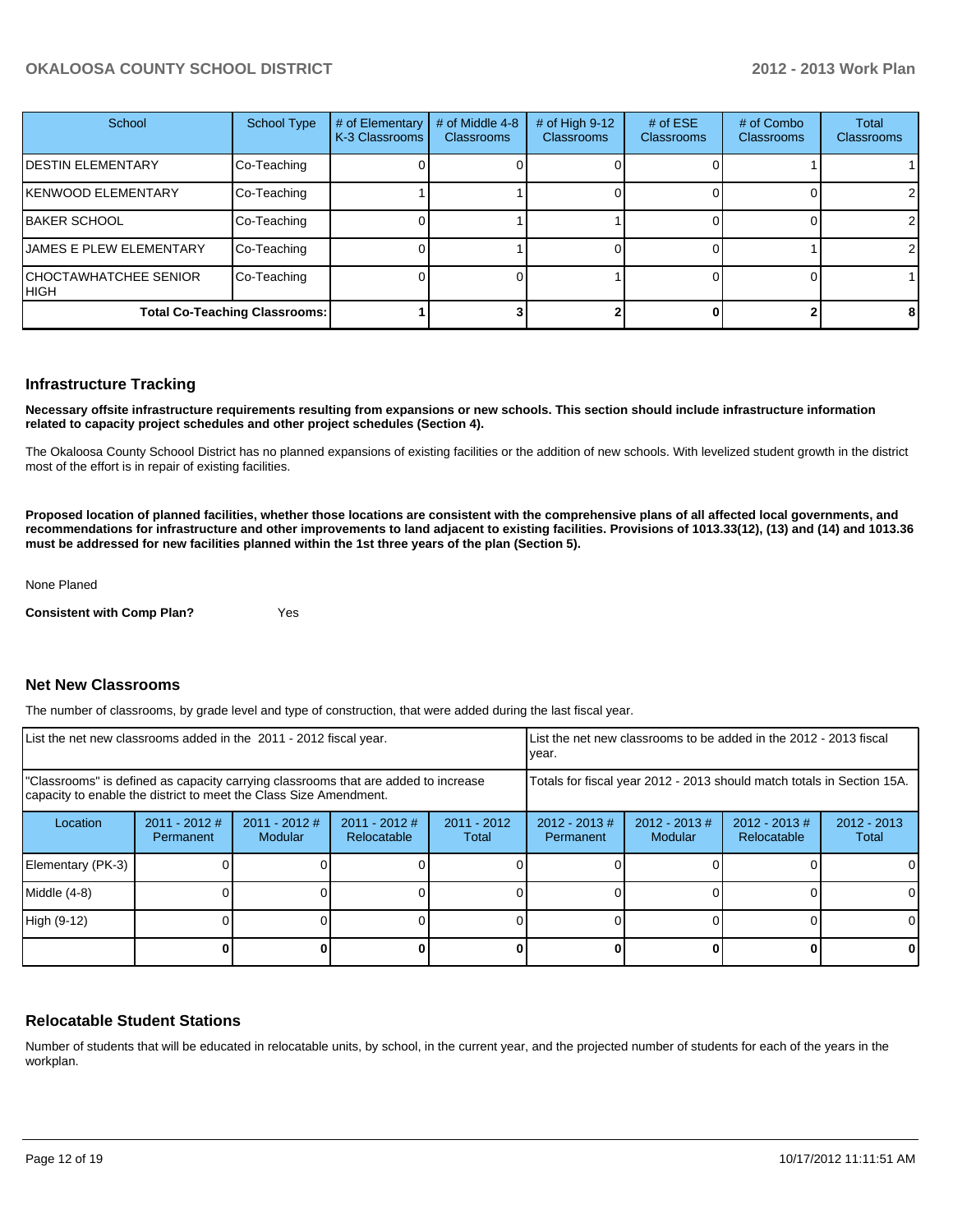| <b>Site</b>                                            | 2012 - 2013    | 2013 - 2014 | 2014 - 2015 | 2015 - 2016    | 2016 - 2017 | 5 Year Average |
|--------------------------------------------------------|----------------|-------------|-------------|----------------|-------------|----------------|
| <b>SOUTHSIDE CENTER</b>                                | 18             | 0           | 0           | $\Omega$       | 0           | 4              |
| <b>W C PRYOR MIDDLE</b>                                | $\Omega$       | $\Omega$    | 0           | $\Omega$       | $\Omega$    | $\overline{0}$ |
| <b>WRIGHT ELEMENTARY</b>                               | 18             | 18          | 18          | $\Omega$       | $\Omega$    | 11             |
| SHALIMAR ELEMENTARY                                    | 54             | 80          | 80          | 80             | 80          | 75             |
| <b>EGLIN ELEMENTARY</b>                                | 54             | 44          | 44          | 44             | 44          | 46             |
| LAUREL HILL SCHOOL                                     | 18             | 18          | 18          | 18             | 18          | 18             |
| <b>NICEVILLE SENIOR HIGH</b>                           | $\Omega$       | $\mathbf 0$ | 0           | $\Omega$       | $\mathbf 0$ | $\overline{0}$ |
| NORTHWOOD ELEMENTARY                                   | 0              | 0           | $\Omega$    | $\Omega$       | $\Omega$    | $\overline{0}$ |
| SILVER SANDS SCHOOL FOR EXCEPTIONAL<br><b>STUDENTS</b> | 0              | $\Omega$    | $\Omega$    | $\Omega$       | $\Omega$    | $\overline{0}$ |
| <b>DESTIN MIDDLE</b>                                   | $\Omega$       | 44          | 44          | 44             | 44          | 35             |
| DAVIDSON MIDDLE                                        | 22             | 22          | 22          | 22             | 22          | 22             |
| <b>ANTIOCH ELEMENTARY</b>                              | 61             | 61          | 61          | 61             | 61          | 61             |
| <b>DESTIN ELEMENTARY</b>                               | 72             | 72          | 72          | 72             | 72          | 72             |
| LULA J EDGE ELEMENTARY                                 | 18             | 18          | 18          | 18             | 18          | 18             |
| <b>CARVER HILL ADMINISTRATIVE CENTER</b>               | $\Omega$       | $\Omega$    | $\Omega$    | $\Omega$       | $\Omega$    | $\overline{0}$ |
| <b>ADDIE R LEWIS SCHOOL</b>                            | 22             | 110         | 110         | 110            | 110         | 92             |
| LONGWOOD ELEMENTARY                                    | 324            | 120         | 120         | 120            | 120         | 161            |
| CHOICE HIGH SCHOOL AND TECHNICAL CENTER                | 50             | 22          | 22          | 22             | 22          | 28             |
| WALKER ELEMENTARY                                      | 18             | 22          | 22          | 22             | 22          | 21             |
| BLUEWATER ELEMENTARY                                   | 62             | 80          | 80          | 80             | 80          | 76             |
| <b>CLIFFORD MEIGS MIDDLE</b>                           | 0              | 0           | 0           | $\Omega$       | $\Omega$    | $\overline{0}$ |
| LANCE C RICHBOURG SCHOOL                               | $\mathbf 0$    | $\mathbf 0$ | 0           | $\Omega$       | $\mathbf 0$ | $\overline{0}$ |
| <b>NEW HEIGHTS ELEMENTARY</b>                          | $\Omega$       | 0           | 0           | $\Omega$       | 0           | $\overline{0}$ |
| <b>C W RUCKEL MIDDLE</b>                               | $\overline{0}$ | 0           | 0           | $\overline{0}$ | 0           | $\overline{0}$ |
| FORT WALTON BEACH SENIOR HIGH                          | $\overline{0}$ | 0           | 0           | $\Omega$       | 0           | $\overline{0}$ |
| <b>MAX BRUNER MIDDLE</b>                               | $\overline{0}$ | 0           | 0           | $\Omega$       | $\mathbf 0$ | $\overline{0}$ |
| <b>CRESTVIEW VOCATIONAL-TECHNICAL CENTER</b>           | $\mathbf 0$    | 25          | 25          | 25             | 25          | 20             |
| KENWOOD ELEMENTARY                                     | 18             | 22          | 22          | 22             | 22          | 21             |
| FLOROSA ELEMENTARY                                     | $\Omega$       | $\mathbf 0$ | 0           | $\Omega$       | $\mathbf 0$ | $\overline{0}$ |
| ANNETTE P EDWINS ELEMENTARY                            | 36             | 80          | 80          | 80             | 80          | 71             |
| BAKER SCHOOL                                           | 28             | 80          | 80          | 80             | 80          | 70             |
| <b>BOB SIKES ELEMENTARY</b>                            | 54             | 60          | 60          | 60             | 60          | 59             |
| ELLIOTT POINT ELEMENTARY                               | 69             | 100         | 100         | 100            | 100         | 94             |
| <b>OCEAN CITY ELEMENTARY</b>                           | $\overline{0}$ | 0           | $\mathbf 0$ | $\overline{0}$ | $\mathbf 0$ | $\overline{0}$ |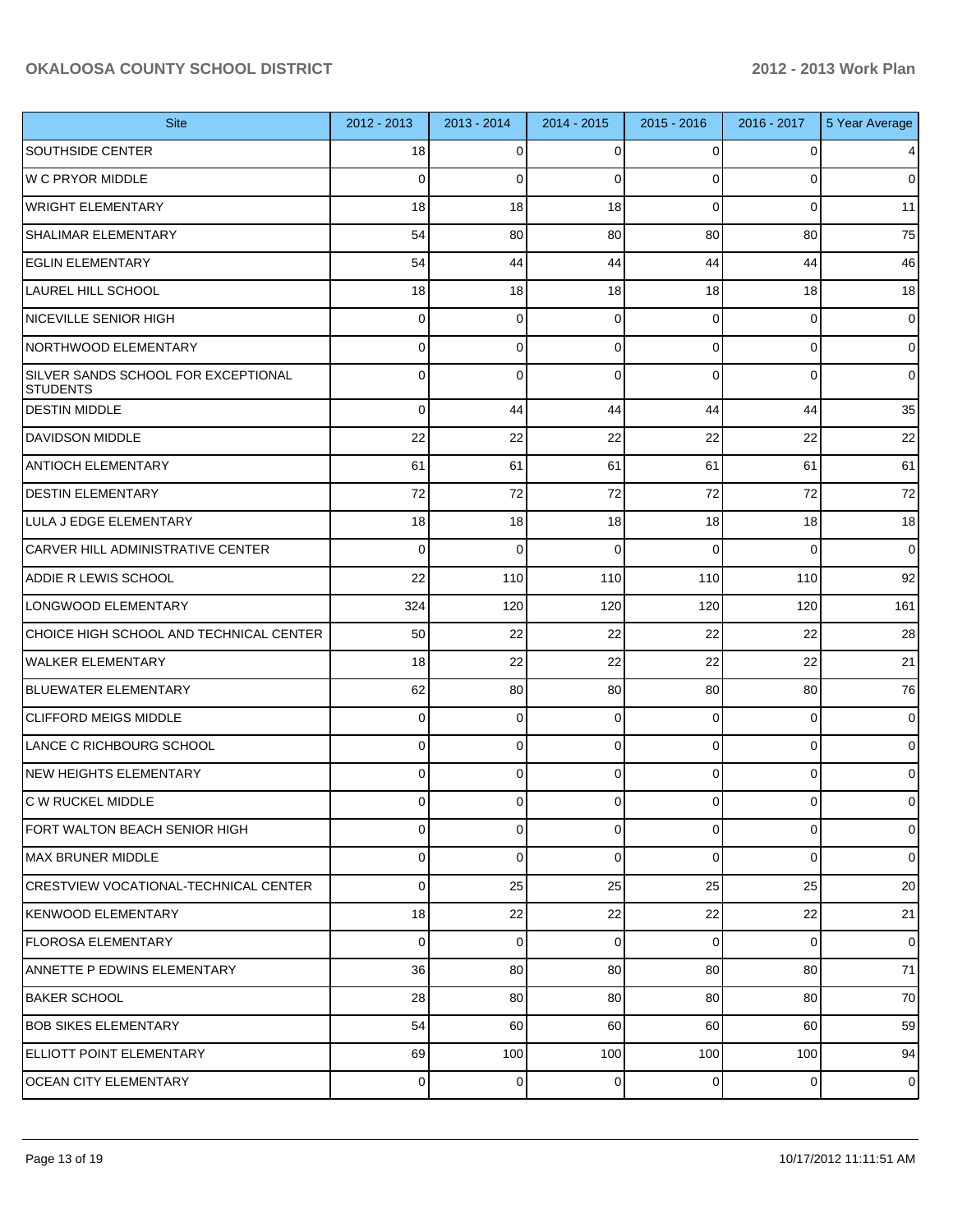| IMARY ESTHER ELEMENTARY                           | 54     | 60     | 60     | 60     | 60     | 59     |
|---------------------------------------------------|--------|--------|--------|--------|--------|--------|
| <b>JAMES E PLEW ELEMENTARY</b>                    |        | 44     | 44     | 44     | 44     | 35     |
| CHOCTAWHATCHEE SENIOR HIGH                        |        |        |        |        |        |        |
| ICRESTVIEW SENIOR HIGH                            |        |        |        |        |        |        |
| IRIVERSIDE ELEMENTARY SCHOOL                      |        |        |        |        |        |        |
| ISHOAL RIVER MIDDLE SCHOOL                        |        |        |        |        |        |        |
| Totals for OKALOOSA COUNTY SCHOOL DISTRICT        |        |        |        |        |        |        |
| Total students in relocatables by year.           | 1,070  | 1,202  | 1,202  | 1,184  | 1,184  | 1,168  |
| Total number of COFTE students projected by year. | 27,512 | 28,028 | 28,464 | 28,706 | 28,940 | 28,330 |
| Percent in relocatables by year.                  | 4 %    | 4 %    | 4 %    | 4 %    | 4 %    | 4 %    |

## **Leased Facilities Tracking**

Exising leased facilities and plans for the acquisition of leased facilities, including the number of classrooms and student stations, as reported in the educational plant survey, that are planned in that location at the end of the five year workplan.

| Location                                 | # of Leased<br>Classrooms 2012 -<br>2013 | <b>FISH Student</b><br><b>Stations</b> | Owner         | # of Leased<br>Classrooms 2016 -<br>2017 | <b>FISH Student</b><br><b>Stations</b> |
|------------------------------------------|------------------------------------------|----------------------------------------|---------------|------------------------------------------|----------------------------------------|
| <b>LAUREL HILL SCHOOL</b>                | ∩                                        |                                        | 0 Board Owned | $\Omega$                                 |                                        |
| <b>DAVIDSON MIDDLE</b>                   | 0                                        |                                        | 0 Board Owned | 0                                        |                                        |
| <b>DESTIN ELEMENTARY</b>                 | $\Omega$                                 |                                        | 0 Board Owned | $\Omega$                                 |                                        |
| <b>BAKER SCHOOL</b>                      | $\Omega$                                 |                                        | 0 Board Owned | $\Omega$                                 |                                        |
| <b>BOB SIKES ELEMENTARY</b>              | $\Omega$                                 |                                        | 0 Board Owned | 0                                        |                                        |
| <b>EGLIN ELEMENTARY</b>                  | $\Omega$                                 |                                        | 0 Board Owned | $\Omega$                                 |                                        |
| INORTHWOOD ELEMENTARY                    | $\Omega$                                 |                                        | 0 Board Owned | 0                                        |                                        |
| ELLIOTT POINT ELEMENTARY                 | $\Omega$                                 |                                        | 0 Board Owned | 0                                        |                                        |
| <b>ADDIE R LEWIS SCHOOL</b>              | $\Omega$                                 |                                        | 0 Board Owned | $\Omega$                                 |                                        |
| <b>ANTIOCH ELEMENTARY</b>                | $\Omega$                                 |                                        | 0 Board Owned | $\Omega$                                 |                                        |
| <b>ANNETTE P EDWINS ELEMENTARY</b>       | $\Omega$                                 |                                        |               | 0                                        |                                        |
| <b>CLIFFORD MEIGS MIDDLE</b>             | $\Omega$                                 |                                        |               | 0                                        |                                        |
| LANCE C RICHBOURG SCHOOL                 | $\Omega$                                 |                                        |               | $\Omega$                                 |                                        |
| INEW HEIGHTS ELEMENTARY                  | $\Omega$                                 | O                                      |               | $\Omega$                                 |                                        |
| IRIVERSIDE ELEMENTARY SCHOOL             | $\Omega$                                 | 0                                      |               | 0                                        |                                        |
| <b>SHOAL RIVER MIDDLE SCHOOL</b>         | $\Omega$                                 | 0                                      |               | $\Omega$                                 |                                        |
| <b>DESTIN MIDDLE</b>                     | $\Omega$                                 | 0                                      |               | 0                                        | <sup>0</sup>                           |
| <b>BLUEWATER ELEMENTARY</b>              | $\Omega$                                 |                                        |               | 0                                        |                                        |
| <b>CARVER HILL ADMINISTRATIVE CENTER</b> | $\Omega$                                 |                                        |               | 0                                        |                                        |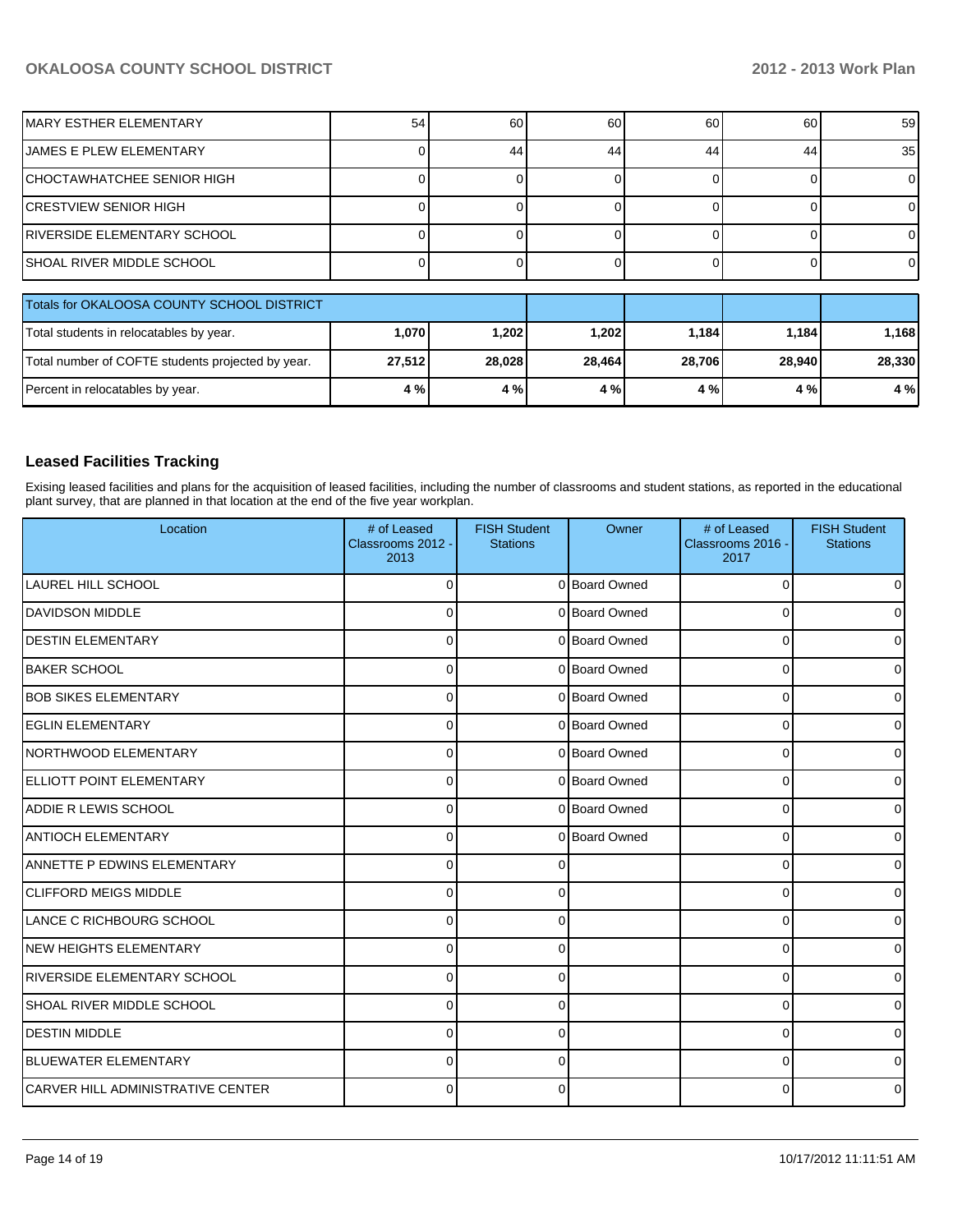| FORT WALTON BEACH SENIOR HIGH                          | U |          | $\Omega$ | $\overline{0}$ |
|--------------------------------------------------------|---|----------|----------|----------------|
| MAX BRUNER MIDDLE                                      | 0 |          | 0        | 0              |
| LONGWOOD ELEMENTARY                                    | n |          | 0        | 01             |
| CHOICE HIGH SCHOOL AND TECHNICAL CENTER                |   |          | C        | $\overline{0}$ |
| <b>WALKER ELEMENTARY</b>                               | U | O        | 0        | 0              |
| JAMES E PLEW ELEMENTARY                                |   |          | $\Omega$ | 01             |
| CHOCTAWHATCHEE SENIOR HIGH                             |   |          | 0        | Οl             |
| <b>CRESTVIEW SENIOR HIGH</b>                           | U | $\Omega$ | 0        | 0              |
| CRESTVIEW VOCATIONAL-TECHNICAL CENTER                  |   |          | O        | 0              |
| KENWOOD ELEMENTARY                                     |   |          | U        | 01             |
| <b>FLOROSA ELEMENTARY</b>                              | U |          | U        | 0              |
| <b>WRIGHT ELEMENTARY</b>                               |   |          | 0        | 0              |
| <b>SHALIMAR ELEMENTARY</b>                             |   |          | 0        | 0              |
| <b>OCEAN CITY ELEMENTARY</b>                           | 0 | O        | 0        | 01             |
| MARY ESTHER ELEMENTARY                                 | 0 | 0        | 0        | 0              |
| NICEVILLE SENIOR HIGH                                  |   |          | 0        | ٥I             |
| SILVER SANDS SCHOOL FOR EXCEPTIONAL<br><b>STUDENTS</b> |   |          | C        | 0              |
| <b>SOUTHSIDE CENTER</b>                                | 0 | O        | $\Omega$ | $\overline{0}$ |
| W C PRYOR MIDDLE                                       |   |          | ∩        | 01             |
| C W RUCKEL MIDDLE                                      |   |          | 0        | 0              |
| LULA J EDGE ELEMENTARY                                 | n |          | U        | 0              |
|                                                        |   |          |          | 0              |

## **Failed Standard Relocatable Tracking**

Relocatable units currently reported by school, from FISH, and the number of relocatable units identified as 'Failed Standards'.

Nothing reported for this section.

# **Planning**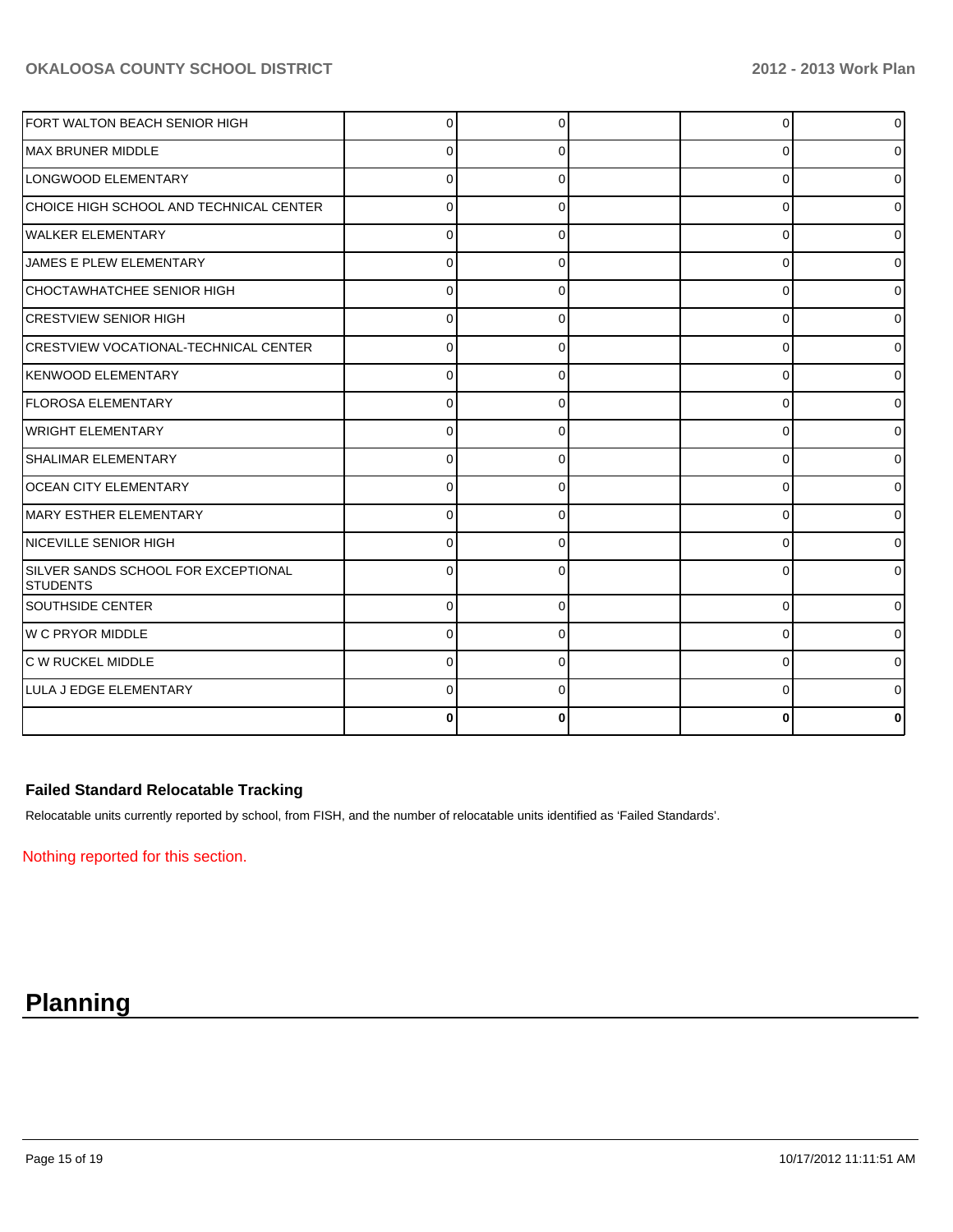#### **Class Size Reduction Planning**

**Plans approved by the school board that reduce the need for permanent student stations such as acceptable school capacity levels, redistricting, busing, year-round schools, charter schools, magnet schools, public-private partnerships, multitrack scheduling, grade level organization, block scheduling, or other alternatives.**

The Okaloosa County School Board has adopted an extended day at Crestview High School, Choctawhatchee High School, Fort Walton Beach High School and Niceville High Shcool. This move will provide the student with greater flexibility in their class selection and a more efficient useage of space. In addition, the School District has several non-traditional schools, such as the Northwest Florida Ballett academy, the CHOICE Institute, the Emerald Coast Career Institute, online education programs (schools) and the Blended School programs.

#### **School Closure Planning**

#### **Plans for the closure of any school, including plans for disposition of the facility or usage of facility space, and anticipated revenues.**

No closures are planned at this time. However, the School District plans to continue evaluating the utilization of existing and planned school facilities to ensure that they are used in the most economical and efficient manner, which could result in some future disposition of existing school facilities. The District has disposed the McGriff Street property and will continue it's rerview procress.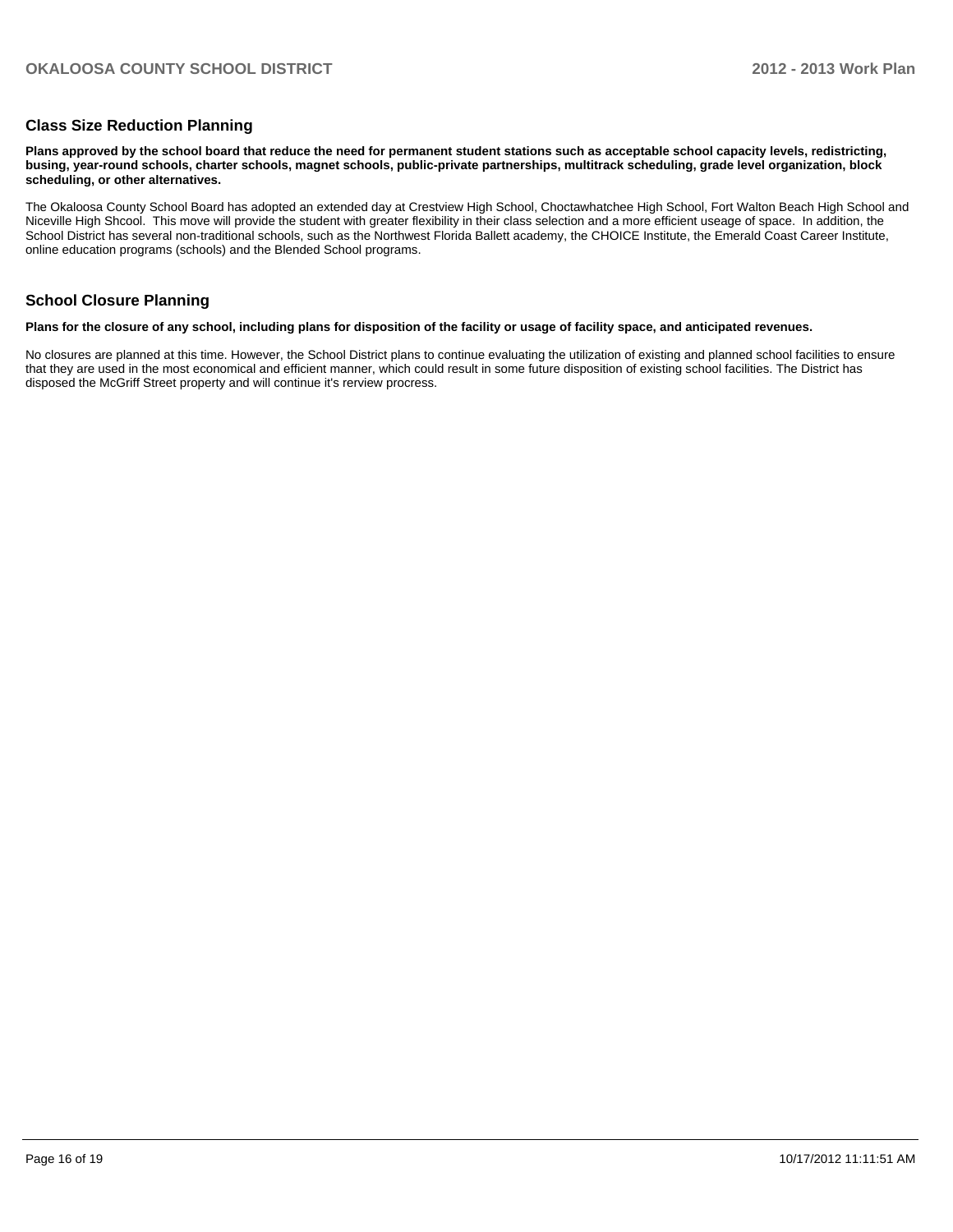# **Long Range Planning**

#### **Ten-Year Maintenance**

District projects and locations regarding the projected need for major renovation, repair, and maintenance projects within the district in years 6-10 beyond the projects plans detailed in the five years covered by the work plan.

| Project                              | 2016 - 2017 / 2021 - 2022<br><b>Projected Cost</b> |
|--------------------------------------|----------------------------------------------------|
| District Wide Maintenance and Repair | \$10,000,000                                       |
|                                      | \$10,000,000                                       |

### **Ten-Year Capacity**

Schedule of capital outlay projects projected to ensure the availability of satisfactory student stations for the projected student enrollment in K-12 programs for the future 5 years beyond the 5-year district facilities work program.

| Project                 | Location, Community, Quadrant or other<br>general location | 2016 - 2017 / 2021 - 2022<br><b>Projected Cost</b> |
|-------------------------|------------------------------------------------------------|----------------------------------------------------|
| New and Replace Schools | North Okaloosa County                                      | \$70,000,000                                       |
|                         |                                                            | \$70,000,000                                       |

#### **Ten-Year Planned Utilization**

Schedule of planned capital outlay projects identifying the standard grade groupings, capacities, and planned utilization rates of future educational facilities of the district for both permanent and relocatable facilities.

| <b>Grade Level Projections</b>  | <b>FISH</b><br><b>Student</b><br><b>Stations</b> | Actual 2011 -<br>2012 FISH<br>Capacity | Actual<br>$2011 -$<br>2012<br><b>COFTE</b> | Actual 2011 - 2012<br><b>Utilization</b> | Actual 2012 - 2013 / 2021 - 2022 new<br>Student Capacity to be added/removed | Projected 2021<br>2022 COFTE | Projected 2021 -<br>2022 Utilization |
|---------------------------------|--------------------------------------------------|----------------------------------------|--------------------------------------------|------------------------------------------|------------------------------------------------------------------------------|------------------------------|--------------------------------------|
| Elementary - District<br>Totals | 13,641                                           | 13,641                                 | 11,843.92                                  | 86.83 %                                  |                                                                              | 10,510                       | 77.05 %                              |
| Middle - District Totals        | 9.921                                            | 8.924                                  | 7.560.16                                   | 84.72 %                                  |                                                                              | 4.840                        | 54.24 %                              |
| High - District Totals          | 8.466                                            | 8.041                                  | 6.578.15                                   | 81.81 %                                  |                                                                              | 6.195                        | 77.04 %                              |
| Other - ESE, etc                | 2.731                                            | 1.646                                  | 970.00                                     | 58.93 %                                  |                                                                              | 970                          | 58.93 %                              |
|                                 | 34,759                                           | 32,252                                 | 26,952.23                                  | 83.57%                                   |                                                                              | 22,515                       | 69.81 %                              |

**Combination schools are included with the middle schools for student stations, capacity, COFTE and utilization purposes because these facilities all have a 90% utilization factor. Use this space to explain or define the grade groupings for combination schools.**

The current building program will meet the need of the district.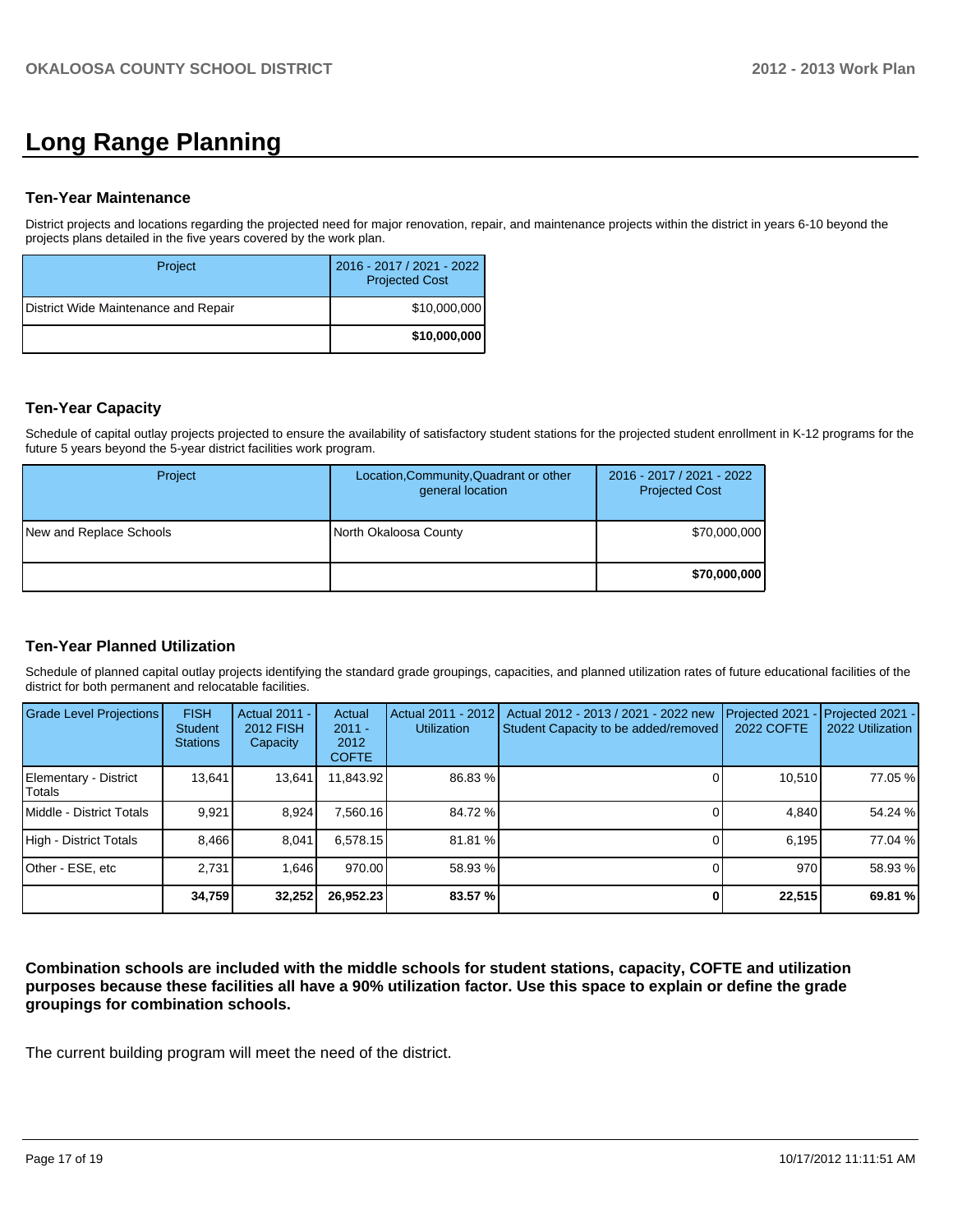#### **Ten-Year Infrastructure Planning**

#### **Proposed Location of Planned New, Remodeled, or New Additions to Facilities in 06 thru 10 out years (Section 28).**

The Okaloosa County School District annually reviews and evaluates enrollment data both from the historical and projection perspective. This review is done as part of the development of the Five Year Capital Work Program. A ten year and twenty year plan is developed after reviewing previous Five Year Capital Work Programs and looking at mobility rates with the local community.

#### Plans for closure of any school, including plans for disposition of the facility or usage of facility space, and anticipated revenues in the 06 thru 10 out **years (Section 29).**

The Okaloosa County School District annually reviews and evaluates enrollment data both from the historical and projection perspective. This review is done as part of the development of the Five Year Capital Work Program. A ten year and twenty year plan is developed after reviewing previous Five Year Capital Work Programs and looking at mobility rates with the local community.

### **Twenty-Year Maintenance**

District projects and locations regarding the projected need for major renovation, repair, and maintenance projects within the district in years 11-20 beyond the projects plans detailed in the five years covered by the work plan.

| Project                              | 2021 - 2022 / 2031 - 2032 Projected Cost |
|--------------------------------------|------------------------------------------|
| District wide Maintenance and Repair | \$10,000,000                             |
|                                      | \$10,000,000                             |

### **Twenty-Year Capacity**

Schedule of capital outlay projects projected to ensure the availability of satisfactory student stations for the projected student enrollment in K-12 programs for the future 11-20 years beyond the 5-year district facilities work program.

| Project      | Location, Community, Quadrant or other<br>general location | 2021 - 2022 / 2031 - 2032<br><b>Projected Cost</b> |
|--------------|------------------------------------------------------------|----------------------------------------------------|
| IClass Rooms | Noth Okaloosa County                                       | \$20,000,000                                       |
|              |                                                            | \$20,000,000                                       |

## **Twenty-Year Planned Utilization**

Schedule of planned capital outlay projects identifying the standard grade groupings, capacities, and planned utilization rates of future educational facilities of the district for both permanent and relocatable facilities.

| <b>Grade Level Projections</b>    | <b>FISH</b><br><b>Student</b><br><b>Stations</b> | <b>Actual 2011 -</b><br><b>2012 FISH</b><br>Capacity | Actual<br>$2011 -$<br>2012<br><b>COFTE</b> | Actual 2011 - 2012<br><b>Utilization</b> | Actual 2012 - 2013 / 2031 - 2032 new<br>Student Capacity to be added/removed | Projected 2031<br><b>2032 COFTE</b> | $-$ Projected 2031 -<br>2032 Utilization |
|-----------------------------------|--------------------------------------------------|------------------------------------------------------|--------------------------------------------|------------------------------------------|------------------------------------------------------------------------------|-------------------------------------|------------------------------------------|
| Elementary - District<br>l Totals | 13.641                                           | 13,641                                               | 11,843.92                                  | 86.83 %                                  |                                                                              | 10,632                              | 77.94 %                                  |
| Middle - District Totals          | 9.921                                            | 8.924                                                | 7.560.16                                   | 84.72 %                                  |                                                                              | 6.295                               | 70.54 %                                  |
| High - District Totals            | 8.466                                            | 8.041                                                | 6.578.15                                   | 81.81 %                                  | 1.300                                                                        | 8.109                               | 86.81 %                                  |
| Other - ESE, etc                  | 2.731                                            | 1.646                                                | 970.00                                     | 58.93 %                                  |                                                                              | 970                                 | 58.93 %                                  |
|                                   | 34,759                                           | 32,252                                               | 26,952.23                                  | 83.57%                                   | 1,300                                                                        | 26,006                              | 77.51 %                                  |